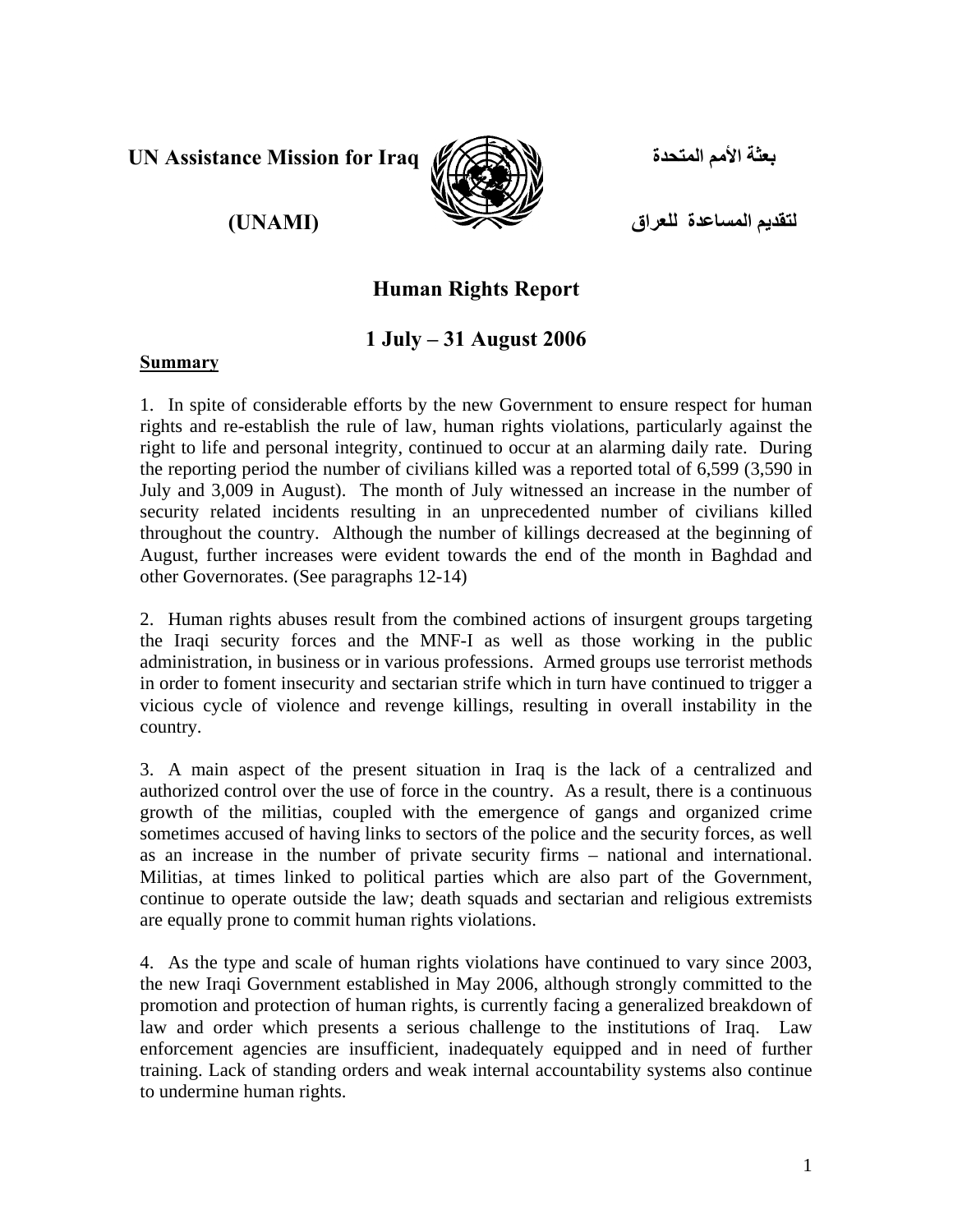5. Most State institutions which are fundamental to the protection of basic rights continued to take steps in the right direction, although at a rate insufficient to effectively tackle old and new human rights abuses. In some cases, commitments undertaken have not yet been implemented with the result that progress in the institutional development of human rights protection and promotion remain unheeded. Furthermore, the response the security forces, as well as military operations in area where the insurgency is more active, has led to consistent allegations of human rights abuses. Reports of torture in official detention centres remain widespread while torture is also practiced by militias and death squads. At the same time, there is a growing perception of impunity for current and past crimes committed which risks further eroding the rule of law.

6. Organized and random violence, within a context of lack of law and order and weary socio-economic development, continue to provide the framework for everyday life in Iraq. Kidnappings by criminal gangs have revealed a sectarian dimension. (See paragraphs 36-40). Previous UNAMI human rights reports have documented the effects of violence on ordinary people, children, professionals, and vulnerable groups such as displaced persons. Women are reportedly increasingly victims of "honour crimes" (paragraphs 41-49) and freedom of expression is suffering as a result of killings and intimidation of journalists, media workers and attacks against news outlets (paragraphs 29-35). Members of Iraqi ethnic, religious or linguistic minorities feel that their identity and even physical existence is threatened.

7. Increasing movements of population in search of security continue to strain the resources and capacity of local and central authorities and magnify vulnerability. According to the UN High Commissioner for Refugees (UNHCR) and the International Organization of Migration (IOM), as of 29 August, there are approximately 300,000 displaced persons in Iraq following the destruction of Al-Askari shrine in Samarra in February 2006. (paragraphs 56-57).

8. Efforts have continued to ensure that individuals are not deprived of their liberty without a judicial warrant and increasing number of detainees have been transferred to the legitimate custody of the Ministry of Justice. During the reporting period, the overall number of detainees reached 35,542, increasing with respect to the previous reporting period of May-June. The judiciary also started to implement a plan to increase the number of judges, while the Ministry of Interior is considering the establishment of a Centre for Ethics and Human Rights. (More on detainees in paragraphs 58-63).

9. Significant progress cannot be achieved unless more forceful attempts are made to enhance the functioning of the country's judiciary and its law enforcement as well as to make progress in legal and institutional reform. Such efforts should include addressing underlying grievances and combating impunity for past and current crimes. Decisive political action will be required to positively address legitimate fears and competing claims in order to effectively resolve these problems.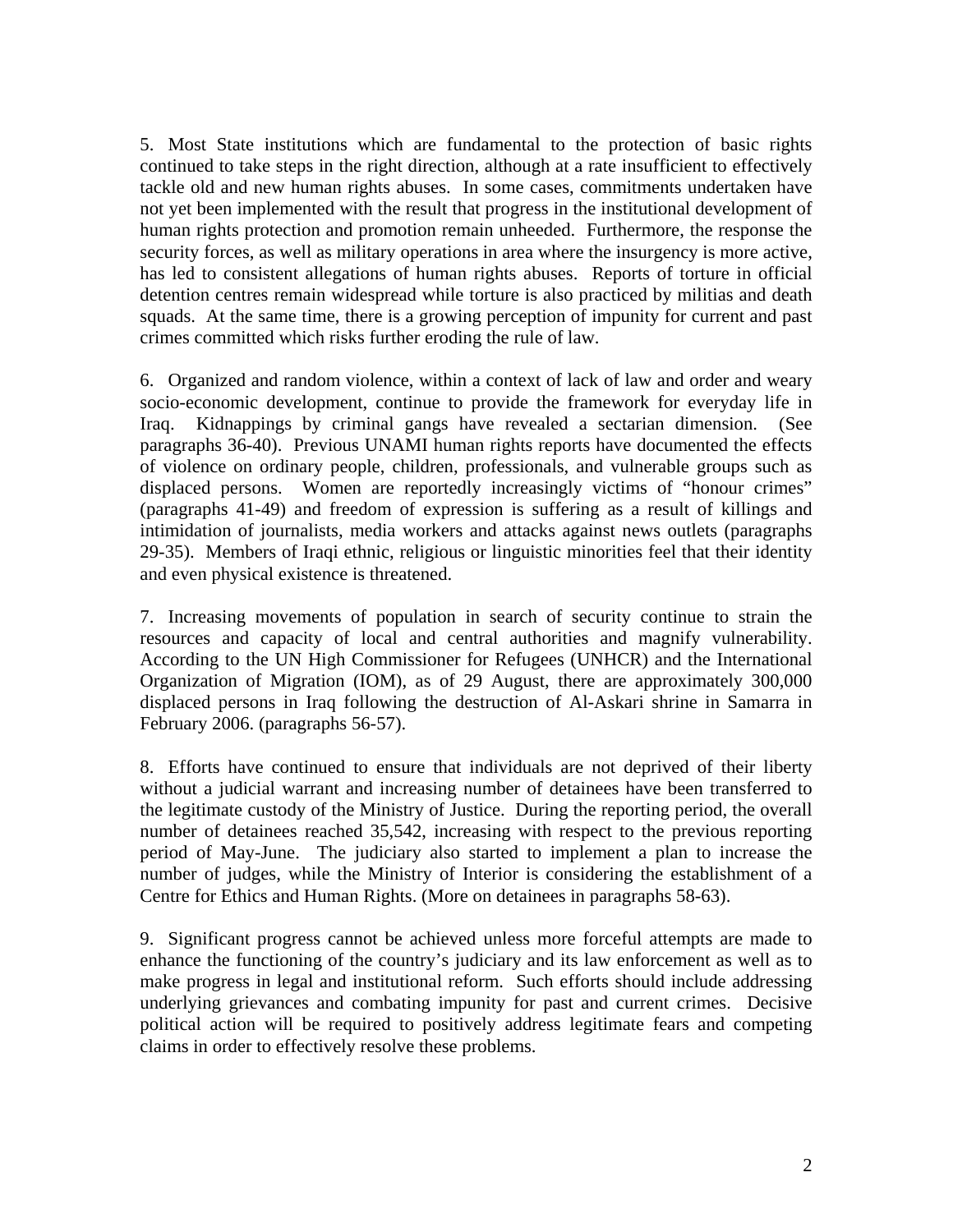10. The violence affecting Iraq, which is challenging the very fabric of the country, is fomented by the legacy of impunity for past human rights violations which, in turn, is responsible for fueling revenge and further violence. The inability of State institutions to bring perpetrators of human rights violations to justice, and the resulting recourse of ordinary citizens to seek private retributive justice, risk polarizing Iraqi society to a previously unknown degree and result in a self-reinforcing pattern of sectarian confrontation. In order to implement the National Reconciliation Plan of June 2006, the Government of Iraq will need to effectively address past and current human rights violations. UNAMI HRO has initiated a transitional justice programme in support of those goals. (See paragraph 91-93)

11. Monitoring human rights in Iraq remains challenging, particularly because the security situation makes it difficult to independently verify the allegations received. However, individual accounts received by UNAMI, as well as information obtained through the authorities, reports by local human rights organizations, private security firms and the press, provide additional indicators pointing to clear patterns.

## **Protection of Human Rights**

 $\overline{a}$ 

#### **Extra-judicial executions, targeted and indiscriminate killings**

12. According to information provided by the Ministry of Health and the Medico-Legal Institute in Baghdad, the number of civilians violently killed in the country was an unprecedented 3,590 in July (including 183 women and 23 children) and 3,009 in August  $(including 194 women and 24 children).$ <sup>1</sup> The number of wounded reached 3,793 in July, (including 234 women and 72 children), and 4,309 in August (including 256 women and 90 children). The Medico-legal Institute in Baghdad reported that the number of bodies brought to the Institute was a record 1,855 in July and 1,536 in August 2006; the overwhelming majority of the casualties died of gunshot wounds (1,417 in July and 1,091 in August). As a way of comparison, the total figure of civilians killed in Iraq were 2,669 in May and 3,149 in June 2006.

13. In Baghdad the total of persons killed in July and August was 5,106 (2,884 and 2,222 respectively). In August there was a decline in the overall number of killed and wounded probably due to a reduction in the number of casualties in Baghdad. Such reduction was somehow offset by increases in other Governorates, most notably Diyala and Mosul. The reduction in the number of casualties maybe attributed to a degree of improved security brought by "Operation Forward Together" in specific neighbourhoods of the capital. (See paragraph 23)

<sup>&</sup>lt;sup>1</sup> The number of civilians killed by violence is calculated adding the number of casualties reported by the Ministry of Health, which includes reports from all hospitals in Baghdad and other Governorates excluding the Region of Kurdistan, and the reported number of bodies brought to the Medico-Legal Institute in Baghdad. Only a small fraction (between 5-6 %) of the latter figures may be attributed to causes other than violence. The Ministry of Health reported zero number of killed in Al-Anbar for July, which may indicate an under-estimation due to difficulties experienced in collecting information in that particular Governorate.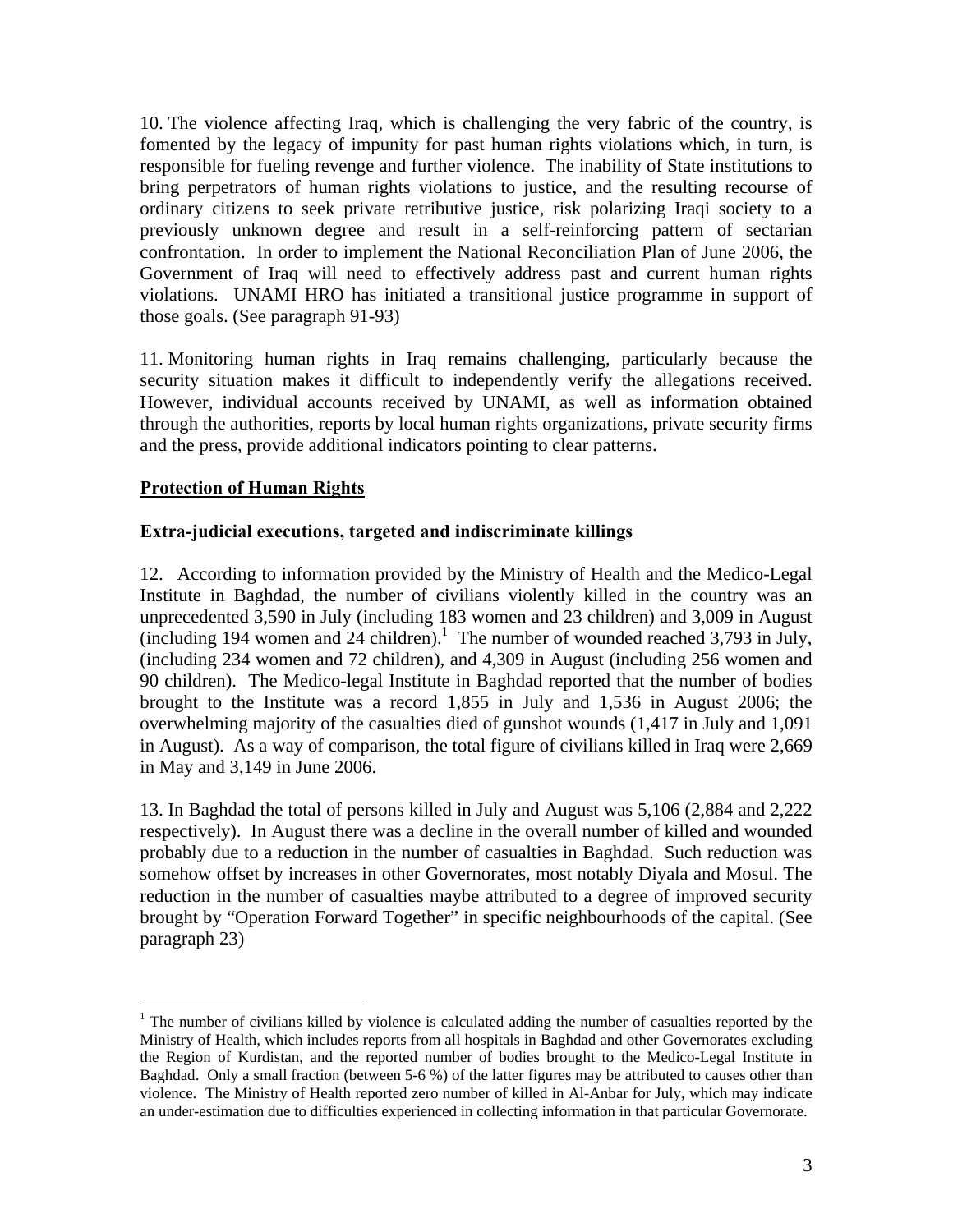| Iraqi civilians killed by violence (except KRG)                                               |                                         |                                      |                               |  |  |  |
|-----------------------------------------------------------------------------------------------|-----------------------------------------|--------------------------------------|-------------------------------|--|--|--|
|                                                                                               | <b>August 2006</b><br><b>July 2006</b>  |                                      | <b>Total</b><br><b>Killed</b> |  |  |  |
| Reported killed by<br>Ministry of Health<br>(hospitals in Baghdad and<br>rest of the country) | 1,735<br>(women $56$ )<br>(children 23) | 1,473<br>(women 65)<br>(children 24) | 3,208                         |  |  |  |
| Reported number of bodies<br>brought to the Medico-<br>Legal Institute in Baghdad             | 1,855<br>(women $127$ )                 | 1,536<br>(women $129$ )              | 3,391                         |  |  |  |
| <b>Total killed</b>                                                                           | 3,590                                   | 3,009                                | 6,599                         |  |  |  |

| Wounded in Iraq (except KRG) |                    |                      |  |  |  |
|------------------------------|--------------------|----------------------|--|--|--|
| <b>July 2006</b>             | <b>August 2006</b> | <b>Total wounded</b> |  |  |  |
| 3,793                        | 4,309              |                      |  |  |  |
| (Women 234)                  | (Women 256)        | 8,102                |  |  |  |
| (Children 72)                | (Children 90)      |                      |  |  |  |

14. These figures reflect the fact that indiscriminate killings of civilians have continued throughout the country while hundreds of bodies appear bearing signs of severe torture and execution style killing. Such murders are carried out by death squads or by armed groups, with sectarian or revenge connotations. Random killings of street vendors or cleaners have also taken place.

15. Members of the police and recruits have been particularly targeted; other attacks have been carried out against recruitment centres of the police and army or against normal restaurants used by them which often resulted also in a high number of civilian casualties.

16. A spike in sectarian and revenge attacks took place in July. On 9 July, gangs of armed men reportedly went on a rampage and killed at least 40 Arab Sunnis in the neighbourhood of Al-Jihad after establishing the religious affiliation of the victims through their identity cards at makeshift checkpoints. It was also reported that the militias entered homes and killed their inhabitants. This attack was purportedly triggered by an earlier attack on 8 July against a Shi'a mosque in the same area that reportedly killed 19 persons, including thee children, and wounded 59 others. Although residents blamed Al-Mahdi Army for the killing of Sunnis, the group's leader, Moqtada Al-Sadr denied any involvement. Later on 9 July, two car bombs exploded near a Shi'a mosque in Kasra, a mixed neighborhood in northeastern Baghdad.

17. On 12 July, unidentified gunmen attacked a bus station in Muqdadiyah, separating Sunni from Shi'a men and taking the latter to the nearby village of Ballour where 24 of them were handcuffed, blindfolded, and shot in the head. On 13 July, three street sweepers were killed when a bomb exploded in eastern Baghdad. On 16 July, a suicide bombing in a coffee shop in Tuz Khurmatu, near Kirkuk, killed 28 people. On 17 July at least 48 people, including women and children, were killed and another 46 were wounded in a coordinated assault which included the explosion of two car bombs, several mortar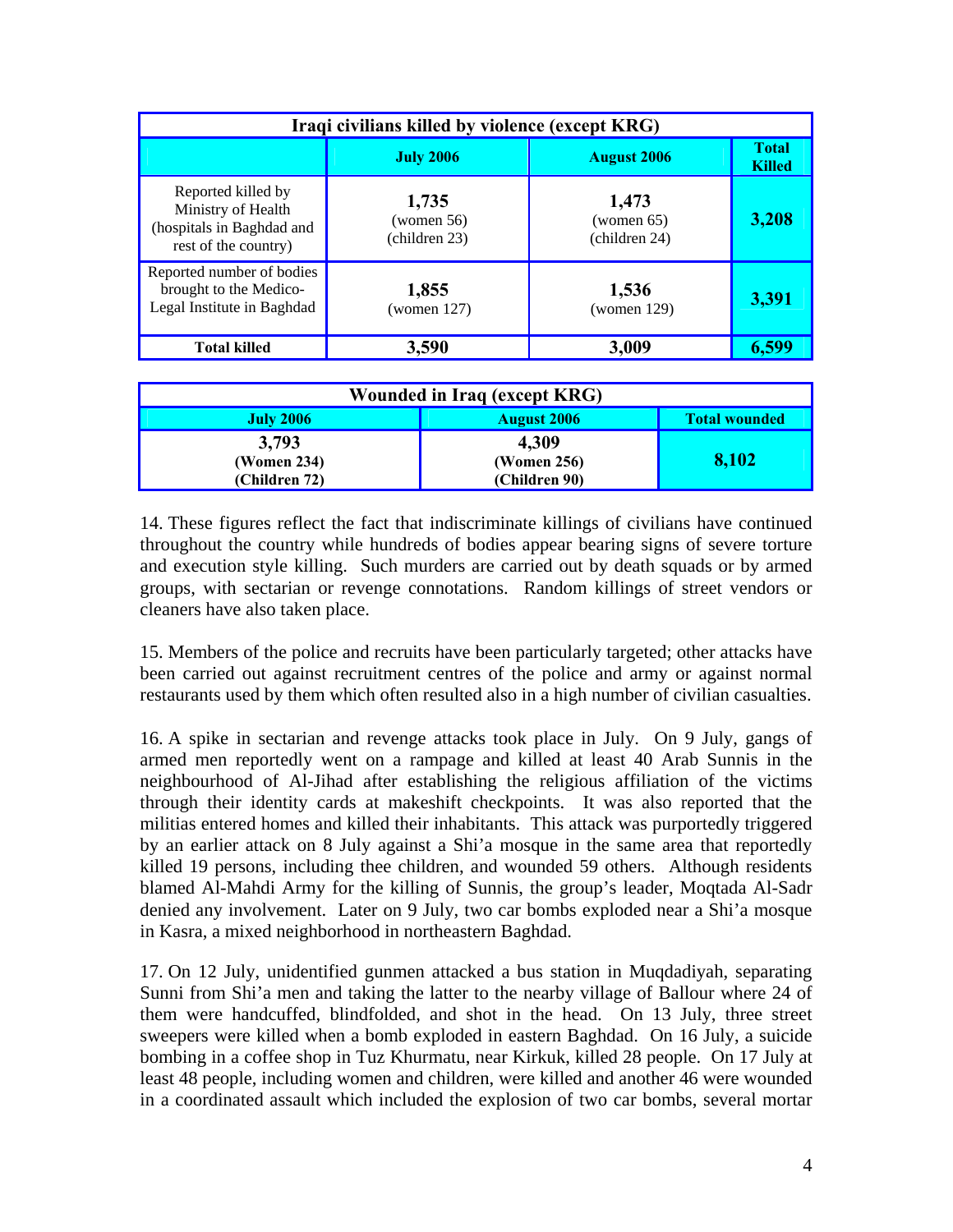rounds and shooting in a crowded market in Al-Mahmoudiya. On 23 July, a terrorist attack amid a crowd of job-seeking day labourers, near a police station in the Jamila area of Al-Sadr City, killed at least 34 people. Later that day, another bomb exploded in the same area and eight people were also killed.

18. Particularly abhorrent are terrorist attacks against markets and mosques and the killing of religious pilgrims. During the reporting period, at least ten different mosques used by Sunni and Shi'a faithful have been the object of bomb or other attacks resulting in many killed and wounded. On 6 July, 12 people were killed and 41 wounded after a car bomb targeted Shi'a pilgrims from Iran at the Maithem Al-Tamar shrine in Kufa, near the holy city of Najaf. On 11 July, gunmen murdered at least 10 Shi'a in Baghdad who were riding a minibus that was taking a coffin to be buried in Najaf. Two other pilgrims were killed on 13 July in Al-Dora district, in Baghdad, when they also were on their way to Najaf. On the same day, gunmen fired on a car in Baghdad heading for a funeral in Najaf, killing one person and wounding another. Despite a government ban on vehicle movements in Baghdad, as part of the security plan for a Shi'a festivity which includes the visit to Imam Mousa Al-Kadhum's grave, on 19 and 20 August, at least 20 people were killed and 300 other wounded when armed groups attacked the visitors who walked to the shrine.

19. Terrorist attacks have aimed at inflicting death and injury among civilians in places of public gatherings, such as markets, shopping areas and fuel stations. Several incidents took place on 10 July. Twelve persons were killed and many more wounded after a bomb exploded in Al-Sadr City, followed by a car bomb that exploded amidst the crowd that had gathered near the site of the earlier bomb. Another bomb in the Shurja market (central Baghdad) killed three persons and wounded 18. Unidentified gunmen attacked a commuter bus and shot dead seven people, including a woman, before setting the bus on fire in Amariyah, a predominantly Sunni neighbourhood in western Baghdad. Furthermore, Shi'a militias reportedly fought gun battles with insurgents in the neighbourhood of Al-Dora, in Baghdad. Another bomb outside a restaurant near Rasheed Street, in central Baghdad, killed six and wounded 28, while a bomb attack in a gas station in Mahmoudiya wounded 10 people. On 31 August, an explosion targeting again the Shurja market killed 24 and wounded 35. Earlier the same day, the explosion of a bomb hidden in a bicycle at an Army recruitment centre in Hilla, had killed 12 applicants.

20. Extra-judicial executions of former members of the armed forces or those associated with the former regime have also continued. Members of the public administration or political parties were also targeted. On 10 July, a former high-ranking officer from Saddam Hussein's army, ex-staff Major General Salih Mohammed Salih, was killed in Basra in a shootout. In particular, UNAMI HRO has received numerous reports of members of the air forces who have been killed since the fall of the former regime. On 10 July, a member of the provincial council in Diyala, Mr. Adnan Iskandar Al-Mahdawi, was killed and two of his guards wounded in a drive-by shooting while in Samarra, the same day, unidentified gunmen assassinated an official in the Iraqi Islamic Party and two of his guards. On 16 July, unidentified gunmen killed Faris Abdul Latif, a former member of the ousted Ba'ath Party, along with his son in a market in Muqdadiya. A woman passer-by was also killed in the attack. On 31 August, Lieutenant-General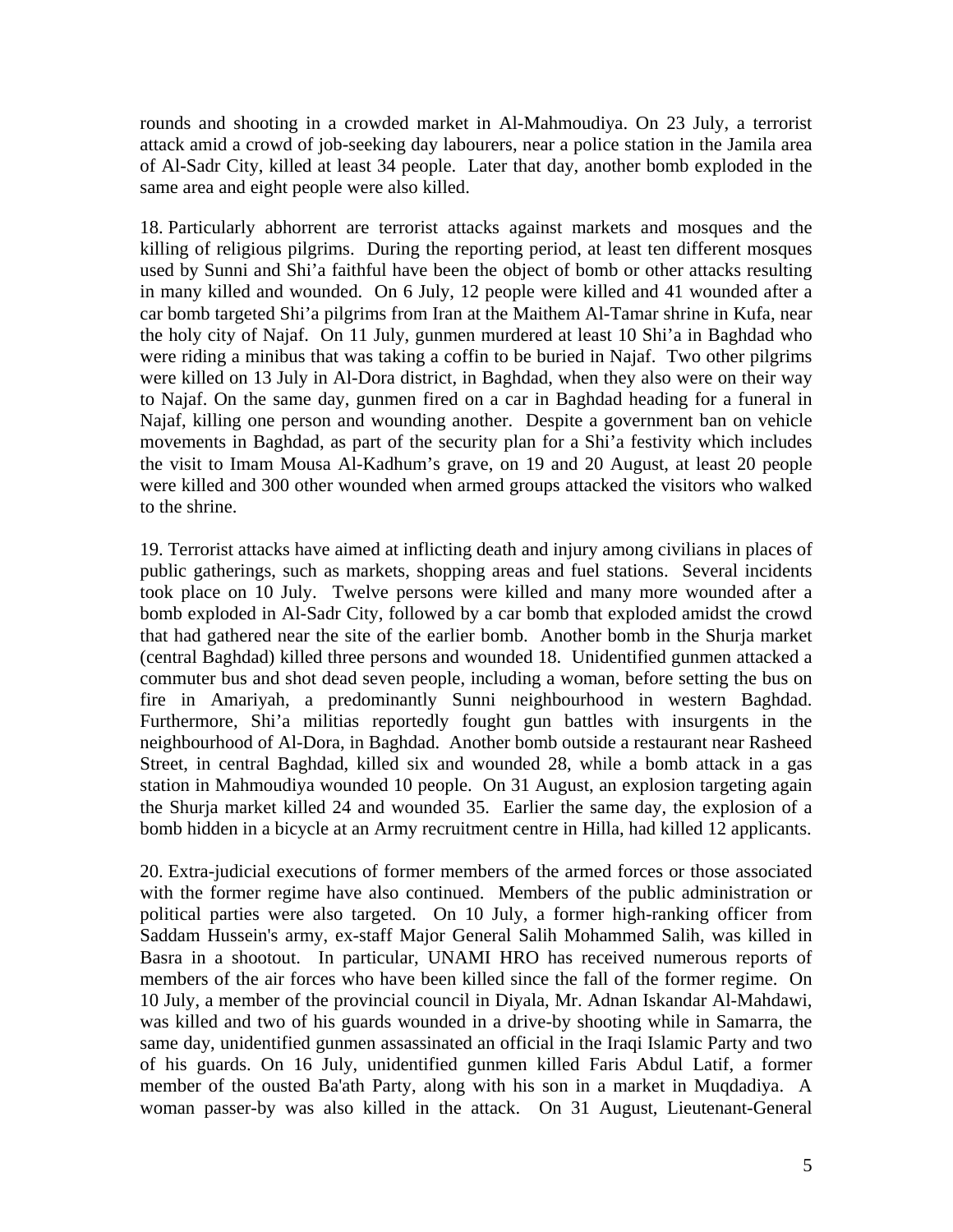Wajeeh Thirar Hneyfish, a former commander of the Habbaniya Air Force base, was gunned down in the town of Ramadi.

21. Tensions remain high also in the multi-ethnic city of Kirkuk. On 10 July, a truck bomb made an unsuccessful attempt to strike an office of the Patriotic Union of Kurdistan (PUK), the party of President Jalal Talabani, killing five and wounding 12. On 27 August, several car bombs killed at least three persons and injured 35. Indiscriminate drive-by shootings caused the death of four Kurdish civilians in Al-Rashad sub-district, south of Kirkuk. Bomb and other attacks targeted offices of the PUK in Baghdad, Mosul, Basra, Kut, Karbala and Nassiriya on 11 August, after Shi'a cleric leader Ayatollah Mohammed Al-Yacoubi was criticized in the official Kurdish newspaper for allegedly fueling tensions between Arab Shi'as and Kurds in Kirkuk.

22. On 17 July, in Baghdad, unidentified gunmen shot dead Major General Fakhri Abdul Hassan Ali, Chief of the Legal Office in the Ministry of Interior (MOI), as he left his house in Mansour. Major General Fakhri was the representative of his Ministry in the Rule of Law Sectoral Working Group (ROLSWG), led by the President of the High Judicial Council and facilitated by UNAMI HRO. On 20 July, drive-by shootings killed ten shop owners and street vendors in the 14 of July Street, in the Mansour area in Baghdad. As a result, most shops in this normally busy area closed for fear of further killings. Tribal leaders, translators working with the US Embassy, and police officers were also targeted.

23. In an attempt to stem the violence in the capital, the Government launched "Operation Together Forward" in mid-July. On 25 July, the Government extended the "state of emergency" for another 30 days. In early August, an estimated 12,000 additional Iraqi and MNF-I troops concentrated on certain neighbourhoods which had witnessed high levels of insecurity such as Al-Dora, Kadhamiya, Adhamiya and Mansour. The operation, consisting of concerted interventions, including car bans in specified areas and house-to-house searches, resulted in a reduction in security incidents and a consequent decrease in the number of victims in those neighbourhoods. A degree of confidence was reportedly restored among the local population although concerns have been expressed regarding the sustainability of security conditions following the departure of the military and with the Iraqi Police taking over security tasks in the area.

24. One of the deadliest attacks was carried out on 31 August, when combined and nearly simultaneous bombings killed at least 64 people and wounded 286 in neighbourhoods of eastern Baghdad with a Shi'a population majority. The attack involved the use of explosives planted in buildings and shops rented a few days previously, a car bomb in a market, and several mortars and rockets that exploded simultaneously and caused death and destruction of property and homes in Shi'a areas.

## **Professional categories**

## **Lawyers and judges**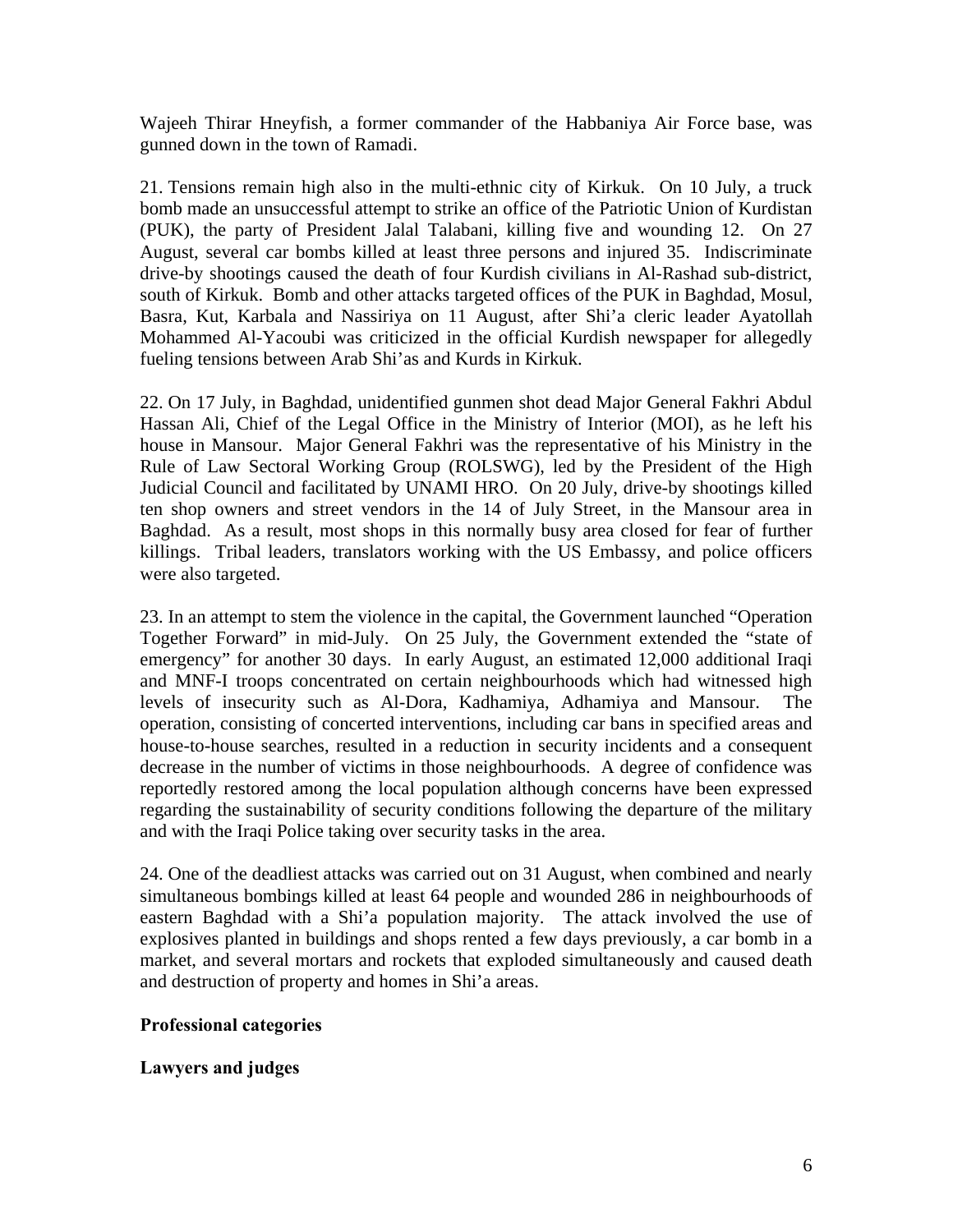25. Judges and lawyers have continued to be targeted because of their work. Such violence against judges is keenly felt because of their already acute shortage throughout Iraq, a fact that further undermines the establishment of the rule of law in the country. During the reporting period, at least three judges were killed, another female judge was kidnapped, two others survived assassination attempts while another received death threats and had to be transferred to another part of the country. At least seven lawyers were killed during the same period. At least 120 lawyers are said to have left the country since January 2006.

26. Court houses, as well as a senior official at the Ministry of Justice, were also targeted. On 23 July, a bomb car exploded in front of Kirkuk Appeal's Court, killing 26 persons, including one lawyer, and wounding more than 100. On 24 August, four persons were killed and eight others wounded following a suicide attack outside Mosul House of Justice. Most of the victims were policemen. On 30 August, unidentified gunmen murdered Ms. Nadiya Muhammad Hasan, the Director General of the Public Notary in the Ministry of Justice, her driver and two bodyguards in Baghdad.

27. Lawyers are reportedly reluctant to carry on their work freely or to be involved in cases which may affect their safety. Lawyers appear reluctant to work on cases involving family matters ("honour crimes;" inheritance; children's custody cases following divorce) for fear of being targeted by intolerant and extremist elements in society. As a result, women are reported to be particularly affected. On 29 July, Salah Abdel-Kader, a lawyer in Baghdad known for working with cases of "honor crimes" and children's custody, was shot dead in his office. It was reported that according to his family a note was found near his body saying: *"This is the price to pay for those who do not follow Islamic laws and defend what is dreadful and dirty."* 

28. The Bar Association in Sulaymaniya reported that, on 18 August, a lawyer was detained by security elements in Bakerjawo because he participated in a demonstration against the Kurdistan Regional Government. He was released two days later by an investigative judge.

## **Journalists**

29. UNAMI remains concerned regarding ongoing threats to freedom of expression in the country posed by continuous targeting of journalists and news publications. According to international organizations monitoring freedom of expression in Iraq, between 100 and 134 journalists and media workers, of different Iraqi communities, have been killed since March 2003.

30. On 31 July, Iraqi journalist Abdul Wahab Abdul Razeq Ahmad Al-Qaisie, editor-inchief of the magazine Kol Al Dounia, was found dead 10 days after he was abducted by masked militiamen in the New Baghdad district. Mohammad Abbas Mohammad, editor for the newspaper Al-Bayinnah Al-Jadida, was shot dead while he was leaving his home in western Baghdad. On the same day, the body of freelance journalist Ismail Amin Ali,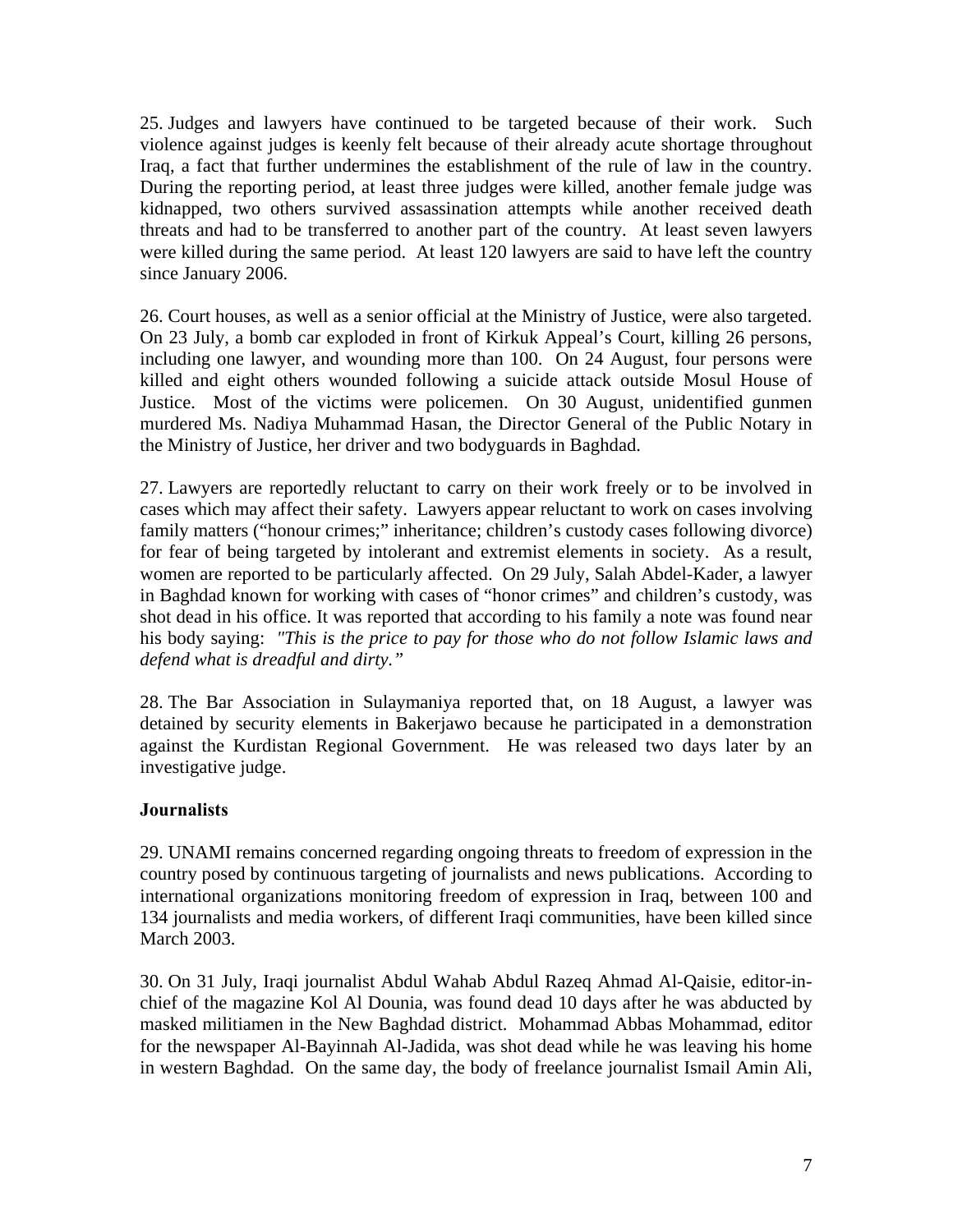a well-known columnist for Al-Sabah and Al-Qarar was discovered by the police in Al-Sadr City, in eastern Baghdad.

31. Journalists and publications have also faced legal prosecution by the authorities for carrying out their work. In August, prosecution started against three other journalists at Karrada Felony Court for charges based on article 226 of the Iraqi Penal Code, including slandering the police forces and judicial figures in three articles published in 2004 in Sada Wasit Newspaper, where the three worked. One article reportedly criticized the Governor of Wasit, while two other articles criticized the Iraqi Judicial System and the Iraqi police in that Governorate for violating basic human rights. The office of the Basra Governor confirmed to UNAMI HRO that the city authorities intend to sue any journalist who portrays a "*false message to the media regarding the security situation in Basra*."

32. The Iraqi Journalists' Association reported that forces of the Ministry of Interior beat Ali Al-Yassi, a journalist working for satellite TV channel Al-Hurra on 1 August. On the same day, Adel Najee Al-Mansouri, a reporter for Iranian TV channel *Al-Alam*, was found dead, a day after armed men took him from his house in the Al-Amiriyah district of Baghdad. Riyad Mohammad Ali Atto, the editor of "Tal'afer Today weekly" newspaper in Talafar was kidnapped on 20 July in Mosul and his body found on 1 August. The body of Ayad Nsaif Al-Musawi was found in mid-August in Palestine Street, not far from the place where he had been kidnapped in mid-July. On 16 August, an armed group kidnapped Saif Abidl Jabar Al-Timimi from west Baghdad. Mr. Al-Timimi worked with Al-Ikha newspaper, affiliated with the Iraqi National Turkoman Party in Iraq.

33. The Iraqi Journalist's Association announced the assassination attempt against the Deputy Chairman of the Association, Mr. Jabar Tarrad Al-Shimmary; the former chairman Mr. Abdulla Al-Lami, was also victim of an assassination attempt on 29 August. On 27 August a car bomb exploded outside the offices of the leading state-run newspaper "Al-Sabah" in Baghdad, killing two people and wounding 25 others. This was the second attack against the same newspaper in ten months. The same day, another bomb targeted the Hotel Palestine, which hosts many foreign news agencies and reporters, killing five persons and wounding 10 others. The Palestine Hotel had been also targeted in October 2005, when suicide bombers severely injured nine journalists and media workers.

34. Many journalists have fled the country after receiving threats or following assassination attempts. Several Iraqi Human Rights Organizations have called for inquiries to be conducted on all cases of attacks against journalists and for the Government to protect them. The Deputy Prime Minister for Security, Dr. Salam Zuba'i announced in mid August that his office would adopt a proposal to establish a force to protect media workers and organizations.

35. UNAMI HRO is also concerned about freedom of expression in the Region of Kurdistan following the detention of at least seven journalists by police forces when covering demonstrations against the KRG in Sulaymaniya Governorate on 13 August. The journalists were later released on bail (See paragraph 84-85).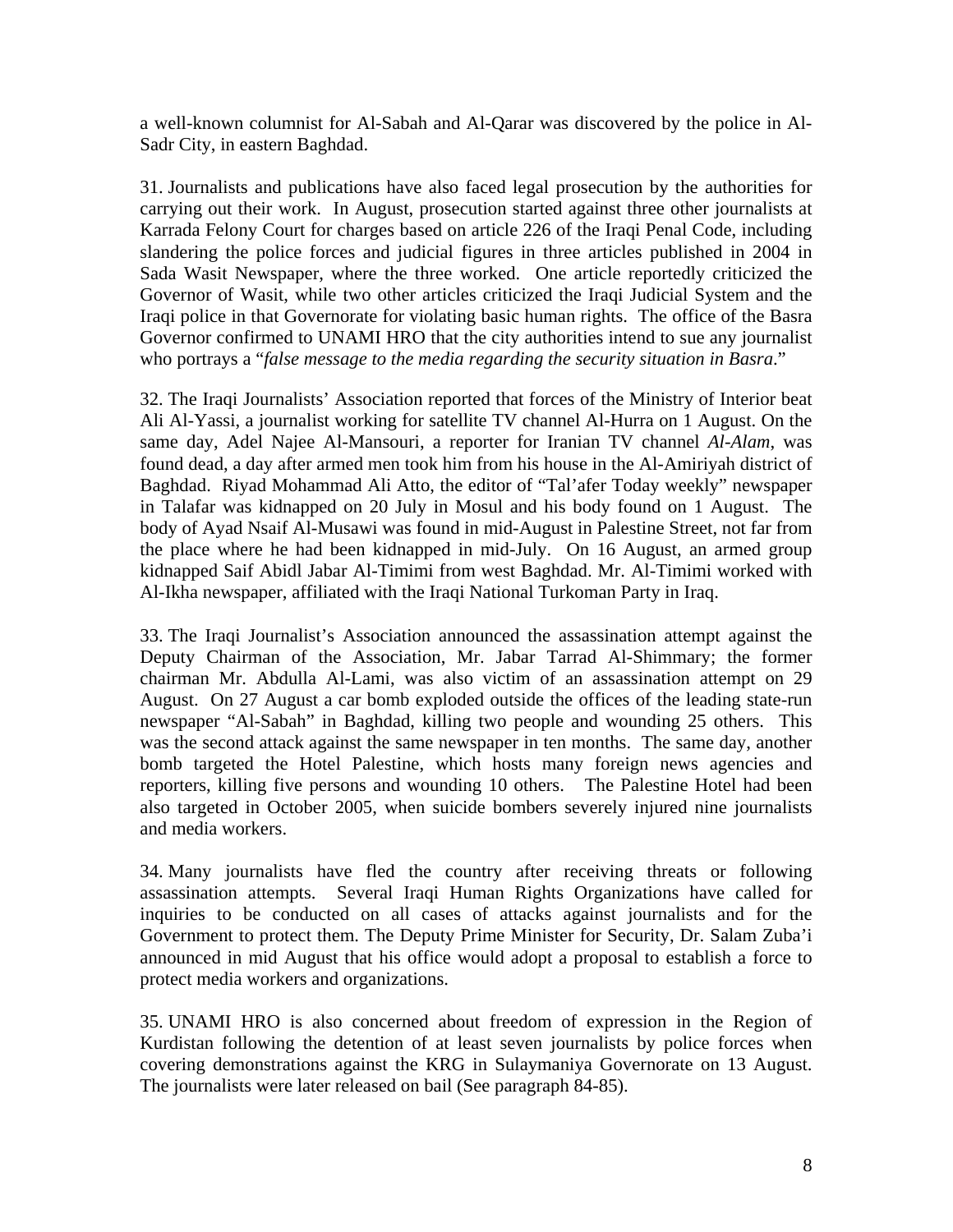#### **Intimidation, threats, kidnappings**

36. Intimidation, threats and kidnappings for ransom are continuing to affect the life of ordinary Iraqis. Such incidents have also sectarian connotation. Many kidnappings continue to be carried out by criminal gangs sometimes wearing police or Special Forces' uniforms. The victims are either released or they disappear based on their sect affiliation. In some cases, there are reports that hostages are sold to other gangs. No accurate statistics are available because, in most cases, the victims' families do not seek the assistance of the police or the judicial system but appeal instead to leaders of militias or tribes who may have influence with the alleged kidnappers. There are unconfirmed allegations that many of those disappeared are being kept in illegal detention centers run by death squads. In most cases, the victims simply disappear and their relatives have no information about their whereabouts. Many residents have reported receiving threatening letters intimating them to evacuate their homes. Those threats include instructions not to rent or sell the property left behind, which in turns increases hardship for the displaced family. UNAMI HRO also received reports that many of the abandoned houses are later occupied by militias.

37. On 13 July, Mohammed Karim Abid Sahib, the coach of Iraq's national wrestling team was killed in the Baghdad neighbourhood of Adhamiya. On 15 July, gunmen dressed in police uniforms kidnapped the head of Iraq's Olympic Committee, Ammar Jabbar Al-Saadi and at least 12 others, including the deputy head of the Olympic Committee, the chairman of the Tae-kwon-do Federation, Jamal Abdul-Karim, and the chief of the Boxing Federation Union, Bashar Mustafa. Although some of the victims were later released, Mr. Ammar Jabbar's whereabouts remain unknown. Many individuals kidnapped for ransom have not been released even if victims' families expressed their willingness to pay a ransom. Hours after Muhammed Ibrahim went missing, on 6 August, the family received a call from the kidnappers from his own mobile phone asking for a ransom. Negotiations regarding the sum to pay continued but, on 7 August, the kidnappers asked the family to evacuate their home and move to another area. On 8 August, phone calls stopped and the fate of Muhemmed remains unknown. On 31 July, unidentified gunmen kidnapped 26 people in a shopping street in Arasat, in central Baghdad, including the head of the Iraqi-American Chamber of Commerce, an independent organization affiliated with the US government, as well as 10 of his staff and 15 other employees working for a mobile telephone company. The kidnappers reportedly wore police uniforms and arrived in some 15 police vehicles without number plates and left after separating men from women, blindfolding, handcuffing and taking away the men.

38. According to reports and individual accounts received by UNAMI HRO, travelers on main roads to and from western borders of Iraq are often questioned about their religious affiliation by armed groups which act with impunity. On 1 August, 45 civilians from Al-Najaf were kidnapped by unidentified gunmen and taken to an unknown location. Eight employees in the Nasir Company belonging to the Ministry of Industry were kidnapped on 6 August, when traveling in a minibus. The driver was later released and only the body of another person was found. On 13 August, Khalid Abdulla with other 5 drivers in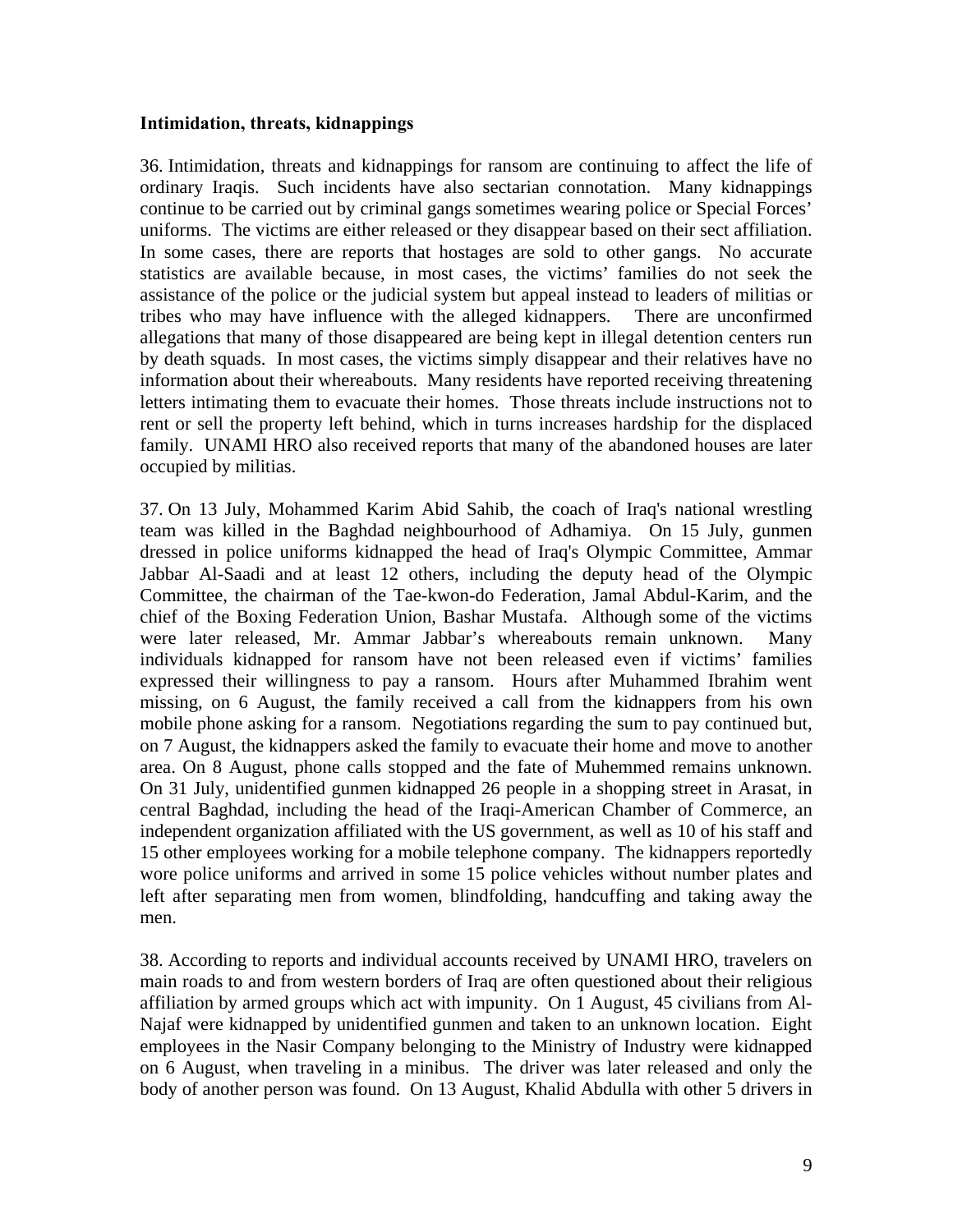five trucks, was returning from the Syrian border heading to Baghdad, when they stopped at a restaurant near Rutba; armed individuals took them away and severely tortured them. Three of the drivers were later released but Khalid and other two men with three trucks are still missing. According to reports received approximately 25 drivers and their trucks disappeared in the same road by the end of August.

39. Local aid groups, which at times are the sole source of assistance for the growing number of displaced persons, have reported receiving threats for helping displaced families of different religious affiliation. Violence hampers the delivery of aid in places such as Al-Anbar and Baghdad. In Kirkuk, at the end of August, a printed threat circulated among aid agencies accusing seven foreign-based aid organizations of working for the benefit of a foreign country and against the interests of Iraq.

40. Human rights activist, Mr. Hussein Al-Ibrahemi, survived an assassination attempt on 25 July when unidentified persons shot him as he was arriving to his home in the town of Karbala. In May 2006 Mr. Al-Ibrahemi had received threatening letters accusing him of being a "spy" for the United States and for facilitating things for the "occupation forces" through his teaching of human rights activities.

## **Women**

41. Women remain particularly vulnerable and exposed to great risks. As previously reported,<sup>2</sup> the security situation and the militancy of intolerant groups are increasingly limiting women's ability to move freely outside their homes while progressively restricting their access to health services and education as well as their ability to participate in public life.

42. Moreover, UNAMI HRO received reports that women are increasingly facing threats to their lives and physical integrity if they are accused of damaging the "honour" of the family. Although "honour crimes" are not new in Iraq, the generalized breakdown in law and order may risk fostering a culture of "taking matters into one's hands." While accurate figures are difficult to obtain for the whole of Iraq, it is known that "honour crimes" affect women primarily, albeit not exclusively. In a recent case known to UNAMI HRO, two boys and a girl of 14 to 15 years of age were killed on 11 August in the north of Iraq purportedly after the girl had established a relationship with one of the boys. No criminal investigation appears to have been initiated by the authorities to identify and punish those who committed such murders.

43. "Honour crimes," though, affect women in a disproportionate manner. They violate fundamental rights guaranteed by the UN Convention on the Elimination of All Forms of Discrimination against Women (CEDAW), to which Iraq is party. Although CEDAW does not contain specific provisions regarding violence against women, General Recommendation 12 of the CEDAW Committee clarifies that gender-based violence is prohibited by the Convention and that States parties should act *"to protect women against violence of any kind occurring within the family, at the work place or in any* 

 $\overline{a}$  $2^2$  See UNAMI Human Rights Bi-Monthly Report, May-June 2006.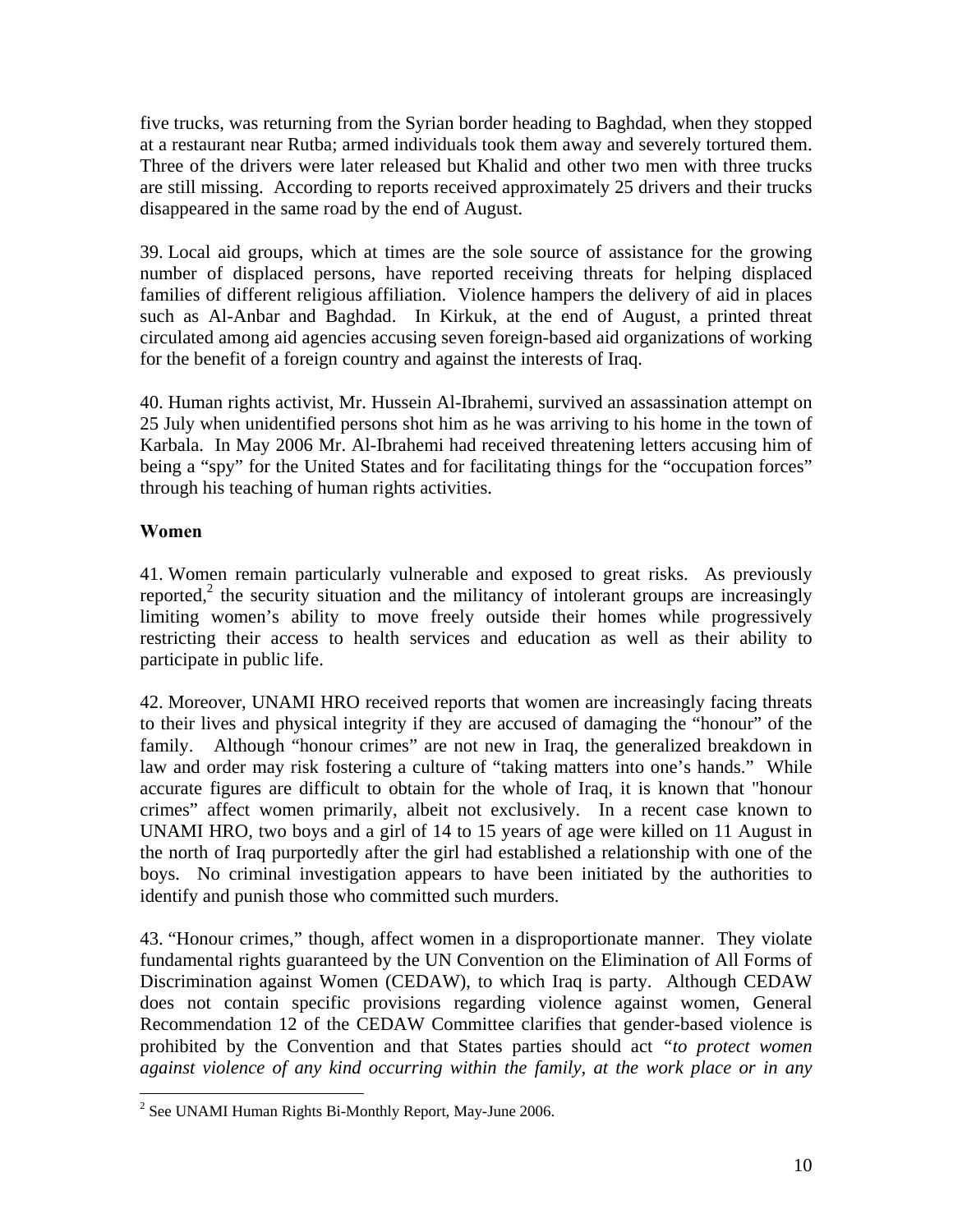*other area of social life.*" The International Covenant on Civil and Political Rights and the Convention on the Rights of the Child, to which Iraq is also a party, have specific provisions prohibiting violence against women and girl children.

44. In addition, article 4 of the UN Declaration on the Elimination of Violence Against Women requires that "*States should condemn violence against women and should not invoke any custom, tradition or religious consideration to avoid their obligations with respect to its elimination*" (Article 4).

45. According to the Iraqi Penal Code, killing women on the grounds of "honour" constitutes an attenuating factor. Article 409 stipulates that men convicted of "honour killings" may be jailed only for a period of up to three years. However, because such crimes are infrequently reported, few are actually prosecuted. Furthermore police and judges often sympathize with the accused.

46. UNAMI HRO has learned of three women killed by unidentified men in Missan in mid-August allegedly for "honour" reasons. Two of those women were apparently wellknown and lived in an area called "Al-Imarat Al-Sakaniya Al-Qadeema" in the center of Amara in Missan; the third woman lived in "Al-Iskan" area in Amara.

47. The Kurdistan Regional Government has been a leading voice in denouncing Iraq "honour killings" and its amendment of the penal code to consider such killings as ordinary crime is commendable. Furthermore, the Kurdish Regional Government has made significant progress in acknowledging the occurrence of "honour killings" and in raising public awareness regarding this matter.<sup>3</sup> However, it has come to the attention of the UNAMI HRO that over the last six months there has been a significant increase in the rate of female mortality due to accidents or crimes in the Region of Kurdistan.

48. UNAMI has learned with concern that figures for the period 1 January to 1 July 2006 from the Medico-Legal Institute in the Governorates of Erbil and Sulaymaniya indicate that the number of females killed is 112 and 163 respectively. "Burning" was given as the cause of death in over half of the cases in Erbil and approximately two thirds in Sulaymaniya. Press reports in the Region of Kurdistan have indicated that similar episodes are also found in the Governorate of Dahuk. Many women's rights activists, civil society organizations and members of the Kurdish National Assembly have reported to UNAMI that on many occasions such type of "fire accidents' conceal, in reality, an "honour crime" committed within the family.

49. In their fight against generalized violence, central, regional and local authorities should provide greater protection to women from crimes committed within the family, including all types of violence against women and girls on the grounds of honour. Whenever such crimes are committed the authorities should ensure that they are properly investigated and that those found to be responsible are brought to justice. An early revision of the Iraqi Penal Code, along the lines of the one undertaken by the Kurdish National Assembly, which determined that "honour killings" constitute an aggravating

<u>.</u>

<sup>&</sup>lt;sup>3</sup> See UNAMI Human Rights Report, May-June 2006; paragraph 44.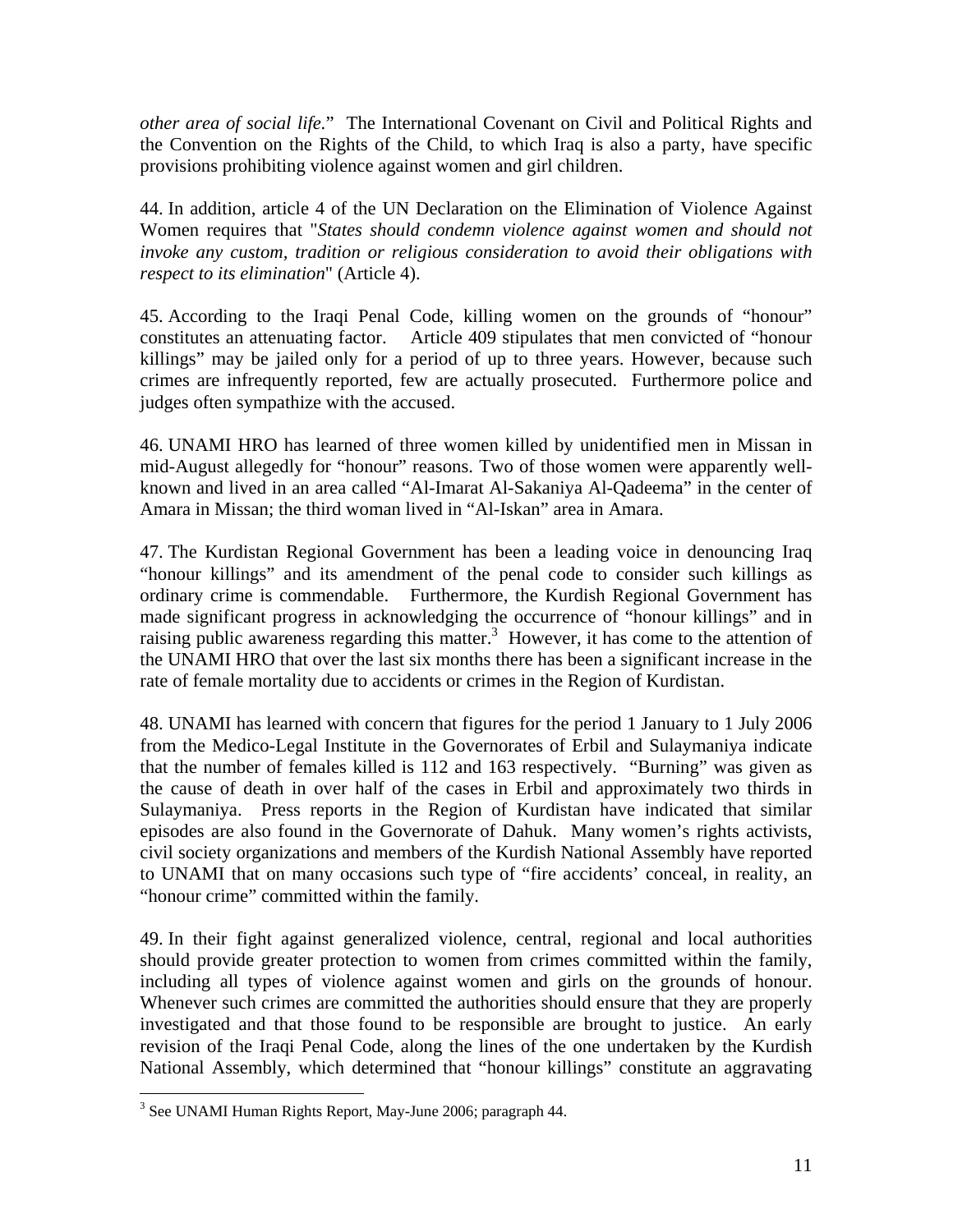factor, becomes pressing. On 24 August, the Special Representative of the Secretary General (SRSG) for Iraq, Mr. Ashraf Qazi, expressed his concern to President Jalal Talabani regarding the issue of "honour crimes" in a letter subsequently sent also to the President of the Region of Kurdistan, in which he highlighted UNAMI's concern with the phenomenon.

## **Military operations**

50. In Al-Anbar, where military operations are ongoing there have been consistent reports by residents, NGOs and observers indicating that local residents continue to face severe restrictions to their freedom of movement or suffer temporary displacement, disruption of food and medical supplies, periodical disruption of electricity and water supplies, as well as limited access to other basic services such as health and education.

51. In Falluja, since early 2005, residents are required to carry special identity cards issued by the MNF-I in order to have access to the town. It has been reported that long queues are in place hampering the movement of people and goods. In Rutba, the MNF-I reportedly conducted operations in early July which included the total blockade of the town for approximately four days. Similar blockades continue to be imposed on the town intermittently.

52. In Ramadi, where the insurgency continues to conduct a sustained campaign against the Government and the MNF-I, residents reported that insurgents murdered and intimidated civilians and used civilian homes as hideouts, therefore exposing their inhabitants to MNF-I retaliation. There have been numerous insurgent attacks against the local civilian administration; Iraqi police and their families have been particularly targeted. Sectarian violence has also caused the displacement of non-Sunnis from the town while Sunni displaced persons have continued to arrive from other parts of the country.

53. UNAMI has continued to receive reports of MNF-I involvement in incidents of excessive use of force and of restrictions imposed on the movement of the civilian population, particularly in areas where military operations are ongoing. According to reports received from local residents and NGOs working in the area, during military operations in Ramadi in early July, the MNF-I closed roads and imposed strict curfews which resulted in price increases and penury of supplies. The MNF-I has been accused of allegedly using excessive force in civilian neighbourhoods through the use of targeted air strikes which resulted in casualties, distress and displacement in areas directly affected by the conflict. The MNF-I also was reported to have forcibly occupied civilian property that had been used by insurgents, even if this was done against the owners' will. For these reasons, residents are also leaving homes close to houses used by the insurgents and / or occupied subsequently by the MNF-I. On 5 July, the MNF-I occupied Al-Ramadi Specialized Hospital allegedly because it harboured "terrorists." Following negotiations with health officials in Al-Anbar, the MNF-I left the hospital on 13 July but maintained an outdoor patrol.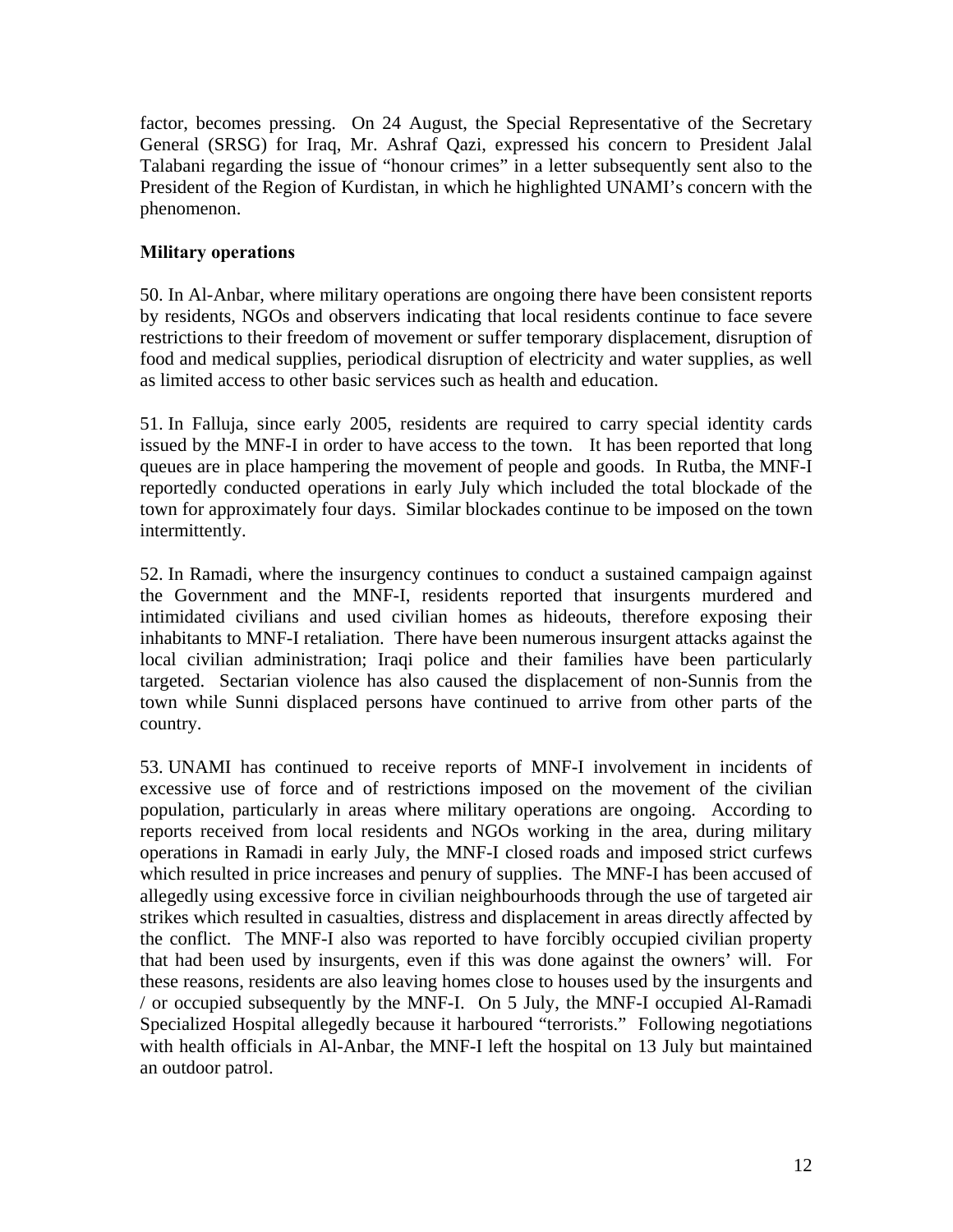54. The presence of MNF-I snipers on the roof of buildings reportedly often results in reduced mobility, increased fears and hardship for the population. On 28 August, it was reported that snipers shot thirteen civilians for breach of the curfew, killing six and injuring seven, in the district of Al-Eskan Al-Jadida in Ramadi.

# **Minorities**

55. Ethnic and religious minorities continue to be victim of violent and extremist groups, legal discrimination, political and social exclusion. They continue to report an erosion of their rights of political participation and to express freely their culture and beliefs. The Sabean-Mandean minority, an indigenous group whose history in Iraq dates back thousands of years, has repeatedly expressed the fear that due to killings and emigration their presence in Iraq is in danger of extinction. Inter-ethnic tensions and violence remain high in Kirkuk, where a significant Turkoman population lives. Many Christian families are continuing their migration to the Region of Kurdistan from Baghdad and Ninewa. The Shabak community in Mosul and Ninewa plain continue to report being subject to violence and intimidation. Over one hundred of them have been reportedly killed since the beginning of June 2006, and over a thousand families have moved to villages outside Mosul. Members of the Shabak community living in villages of the Ninewa plain reported harassment by Kurdish militias who would be asking residents questions regarding their affiliation and ethnicity. Members of the Baha'i faith continue to be subject to discrimination in the issuance of identity and travel documentation. Minorities continue to remain concerned regarding their possible political marginalization as a result of the ongoing armed conflict. Representatives of most communities have complained about the lack of sufficient recognition of minorities in the Iraqi Constitution and are seeking further guarantees regarding their identity and political representation in the upcoming constitutional review.

## **Displacement**

56. As a result of ongoing violence, Iraqis continue to move to safer areas of Iraq or to leave the country in search of security. According to data collected by the United Nations, since the destruction of Al-Askari shrine in Samarra on 22 February 2006, which unleashed a wave of sectarian violence in the country, approximately 300,000 individuals have been displaced from their residence and are now living in a different part of their own town or in another region. Tracing movements of displaced persons reveals that all Governorates of Iraq have been affected, although to varying degrees, by inflows and outflows of persons in search of greater security. Most Governorates have received displaced persons from Baghdad.

57. According to the Kurdistan Regional Government, as many as 50,000 individuals from all sectors of society, religions and sects coming from the rest of Iraq may have sought refuge in the Region of Kurdistan, whose government has commendably welcomed their arrival. The majority of the displaced are not in camps but manage to stay with relatives, acquaintances, in mosques or pubic buildings. Displaced persons face increased vulnerability because of their uprooting. Therefore, efforts should continue to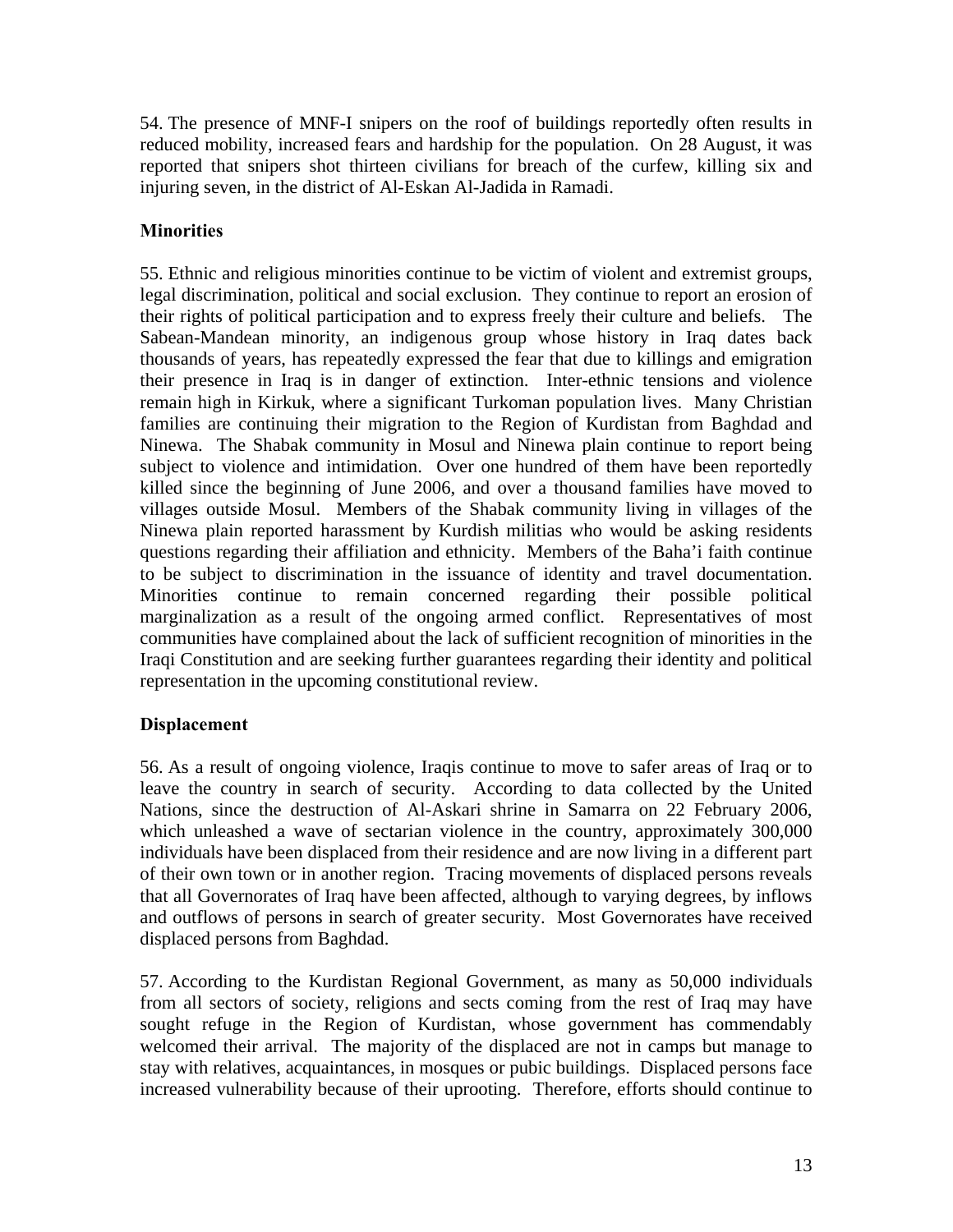ensure that sanctuary is granted to civilians in need of protection while ensuring all their human rights, including access to basic services such as health and education in their host communities.

## **Rule of Law**

## **Detention**

58. The conditions and the legality of detention in Iraq continue to warrant attention. According to the Ministry of Human Rights, as of 31 August 2006, there were a total of 35,542 detainees. The table below demonstrates that, following a decrease in the period May-June 2006, there has been an increase in the number of detainees in July and August 2006, particularly in the number of detainees held by the Ministry of Justice (+ 92 % with respect to the end of June). This reflects the fact that increasing number of inmates have been transferred to the custody of MOJ from other detention authorities. The number of detainees in the Region of Kurdistan decreases compared to June (- 8%). Despite a significant reduction in the number of detainees under the custody of the Ministry of Defense (MOD), between July and August, the number of detainees under MOD authority increased comparing June and August  $(+ 2\%)$ . The number of detainees under the jurisdiction of the Ministry of Labour and Social Affairs, who holds juveniles, increased slightly. The number of detainees under MNF-I custody grew both in comparison with the end of June  $(+ 8\%)$  and of July. Of the 13,571 detainees in MNF-I custody, 85 individuals were under United Kingdom custody while the rest was under United States authority. The number of detainees under the custody of the Ministry of Interior decreased marginally compared to the previous reporting period.

| <b>Detention jurisdiction</b> | May    | June   | July   | <b>August</b> | % Difference end June /<br>end August |
|-------------------------------|--------|--------|--------|---------------|---------------------------------------|
| $MNF - I$                     | 14,961 | 12,616 | 13,000 | 13,571        | 8%                                    |
| MOJ                           | 7,528  | 7,528  | 8,145  | 14,427        | 92%                                   |
| MOI                           | 4,727  | 4,346  | 3,787  | 4,331         | $-0.1\%$                              |
| <b>MOD</b>                    | 660    | 730    | 969    | 743           | 2%                                    |
| <b>MOLSA</b>                  | 282    | 487    | 497    | 490           | 1%                                    |
| <b>Total except KRG</b>       | 28,158 | 25,707 | 26,398 | 33,562        | 31%                                   |
|                               |        |        |        |               |                                       |
| <b>Total in Kurdistan</b>     | 1,448  | 2,147  | 1,980  | 1,980         | $-8\%$                                |
| <b>Total Iraq</b>             | 29,606 | 27,854 | 28,378 | 35,542        | 28%                                   |

59. At least 2,776 detainees were released during the reporting period; on 9 August, 186 individuals who had been detained by the MNF-I in Abu Ghraib for varying periods of time for "imperative reasons of security" were either transferred to MOJ custody or released.

60. Thousands of detainees continue to be held outside the existing legal framework partly due to the fact that the Iraqi courts do not have the capacity to adjudicate such a high number of cases. The number of judges, less than 800, is insufficient for a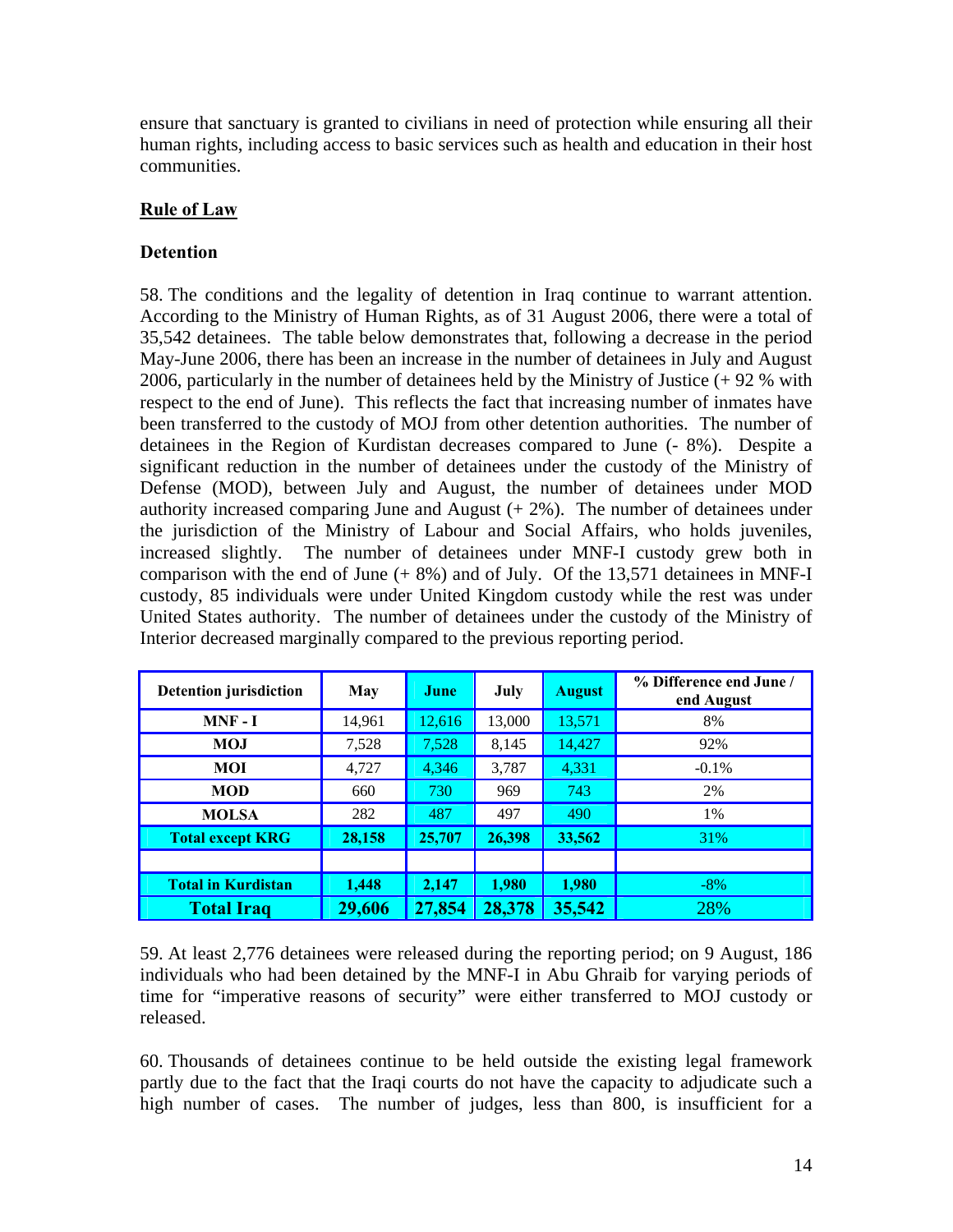population estimated at over 27 million. Furthermore, as reported above,<sup>4</sup> judges and judicial personnel work under severe security conditions and many have been killed, attacked or threatened. UNAMI welcomes the announcement that 200 judges will be appointed shortly. They have been selected among 500 reputable lawyers who have practiced law in Iraq for over ten years. Furthermore, 379 judges will graduate from the Judicial Institute next July 2007. The increase in the number of judges is expected to facilitate processing a growing number of judicial cases and avoid impunity for major human rights violations. On 30 May, a joint inspection led by the Deputy-Prime Minister and MNF-I, in a prison known as "Site 4" revealed the existence of 1,431 detainees presenting systematic evidence of physical and psychological abuses. Related to alleged abuses committed at "Site 4," 52 arrest warrants have been issued against officials of the Ministry of Interior and are currently waiting to be served.

61. The current absence of law and order combined with a range of exceptional measures from the "state of emergency," extended by the Council of Representatives for an additional 30 days on 25 July, as well as continuous security sweeps, continue to swell the number of detainees and overwhelm the judicial system.

62. With the transfer of military command from the MNF-I to the Iraqi authorities, the powers of detention of the Iraqi Army will be linked to the exceptional security measures granted by the "state of emergency." It is imperative that the powers of arrest are strictly utilized within the law.

63. Plans for a forthcoming amnesty, as part of the National Reconciliation Plan announced by Prime Minister Nouri Al-Maliki on 25 June in an attempt to boost national reconciliation, are welcome. However, such amnesty shall not be applicable for war crimes, crimes against humanity, and genocide. UNAMI believes that amnesty should not be general and unconditional and should be limited in time and carefully worded. The process leading to any amnesty should be seen as transparent and fair and should be accompanied by an awareness campaign meant to explain its purpose and applicability to the general public so that it could really serve the purpose of national reconciliation.

## **Torture**

64. UNAMI HRO has consistently documented the widespread use of torture in Iraq. This matter has regularly emerged as a major concern and has been widely acknowledged as a major problem by Iraqi officials. Periodically, information has been received by HRO regarding the use of torture in detention centres. The bodies that regularly appear throughout the country bear signs indicating that the victims have been brutally tortured before their extra-judicial execution.

65. UNAMI HRO has received reports and documentation showing the type of torture inflicted on detainees, particularly during interrogation. Detainees' bodies show signs of beating using electrical cables, wounds in different parts of their bodies, including in the head and genitals, broken bones of legs and hands, electric and cigarette burns. Bodies

 $\overline{a}$ <sup>4</sup> See paragraphs 25-28.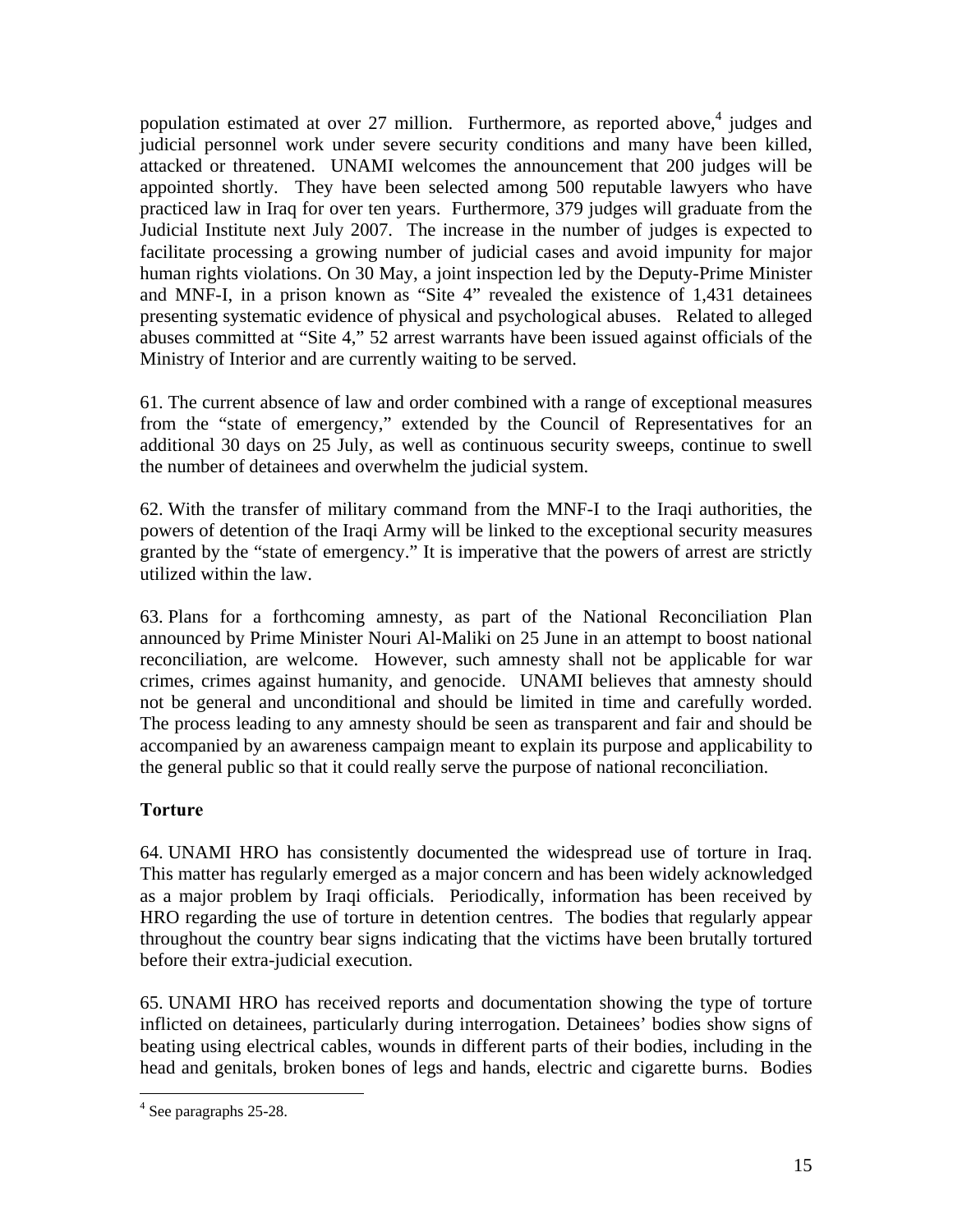found at the Medico-legal Institute often bear signs of severe torture including acidinduced injuries and burns caused by chemical substances, missing skin, broken bones (back, hands and legs), missing eyes, missing teeth and wounds caused by power drills or nails. Individuals who escaped death in such incidents reported that saw others being tortured to get information about their sect. For example, an individual reported that he was beaten by members of a Sunni extremist group with electrical cables and iron bars to make him confess the sect to which he belonged. The body of another man kidnapped by Shi'a militias bore signs of facial mutilation, had fingers missing from his hands and had a significant perforation – presumably from a power drill – below his left shoulder.

66. On 1 and 2 July, the UN Special Rapporteur on Torture, Mr. Manfred Nowak, met with UNAMI HRO as well as with Iraqi NGOs in Amman and with victims of torture who came from different regions of Iraq. Seventeen detailed cases, which had been submitted by victims and human rights organizations to UNAMI and supported by complete testimonies, pictures, appeals, official complaints and certificates, were handed over to the Special Rapporteur. On 2 July, Mr. Nowak held a video-conference with additional Iraqi NGOs and representatives of the Ministry of Human Rights from Baghdad. NGOs brought to the attention of the Special Rapporteur cases from prisons run by the Ministries of Interior and Defense and also allegations of torture in prisons run by militias or by the MNF-I. The nature of torture reported varies from excessive use of force resulting in the death of inmates to single acts of punishment also related to riots.

67. Iraqi NGOs expressed their frustration at the current situation and stressed the urgent need for the UN and other international entities to intervene in order to prevent further human rights violations. NGOs expressed that their main concern remained the mandate of the Special Rapporteur and his authority to take effective and practical measures to address the situation in prisons all over Iraq, his ability to positively change the situation on the ground and his willingness to visit.

68. The Special Rapporteur's role is to examine torture cases in all countries, irrespective of whether they have ratified the Convention against Torture and other Cruel, Inhuman or Degrading Treatment or Punishment. However, fact finding missions can only be executed when the Special Rapporteur receives formal invitations from Governments. The Special Rapporteur has received many complaints and allegations of cases of torture from Iraq but unfortunately, to date, no formal invitation to visit Iraq has been extended. Mr. Manfred Nowak expressed his readiness to visit the country should an invitation be extended to him. UNAMI HRO strongly recommends that Iraq accedes to the Convention against Torture and other Cruel, Inhuman or Degrading Treatment or Punishment and that the Government of Iraq extends a formal invitation to Special Rapporteur on Torture

## **Al-Jadiriya Report**

69. The United Nations has continued to request that the Government of Iraq publish the findings on the investigation on the illegal detention centre of "Al-Jadiriya," also known as the "bunker," uncovered in Baghdad on 13 November 2005. Most recently on 19 July,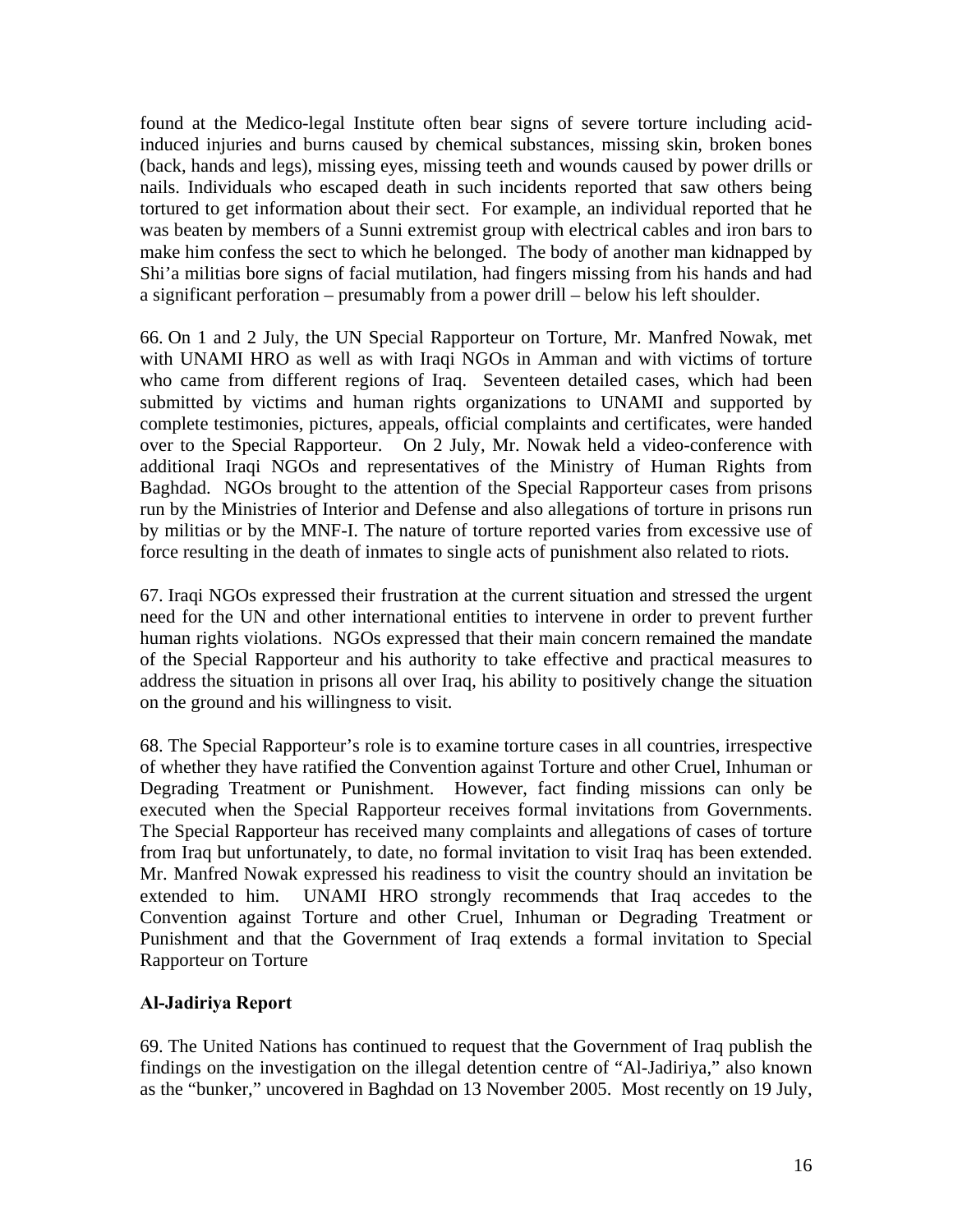the UN High Commissioner for Human Rights wrote again to the Prime Minister stating that "*prompt action against impunity and the prosecution of those responsible for serious human rights violations will be crucially important in creating the conditions for effective national reconciliation and rule of law at this crucial point in Iraq's history.*" The High Commissioner also reiterated the United Nations' willingness to assist the Government of Iraq in addressing human rights concerns in detention facilities throughout the country and in building up institutional capacity to resolve human rights challenges.

70. As reported in the previous human rights bi-monthly,<sup>5</sup> UNAMI HRO has gathered information to the effect that the Minister of Interior and senior Ministry of Interior officials knew of the use of the facility as a detention centre. Reportedly, the MNF-I was aware of and had visited the bunker to treat detainees before 13 November 2005. The judiciary was also aware of the detention centre and the conditions of detainees with two judges available *in situ,* attached to the Special Investigative Directorate (SID), which was responsible for Al-Jadiryia on behalf of the Minister of Interior. Reportedly, SID would have been established in June 2005 under the leadership of the Deputy Minister of Intelligence Affairs. There would have been 26 officers working in SID, which received detainees from police stations and patrols, as well as Special Forces such as the Public Order Brigades, Intelligence, and Governorates police.

71. On Sunday 13 November 2005, the MNF-I along with the Iraqi troops raided the "bunker" and found 168 detainees. Reportedly, the cleanliness and sanitation in the facility was less than adequate; food was available but the living space was insufficient to accommodate the number of detainees. The age of the detainees ranged from 15 to mid-60s. Many detainees claimed that the "bunker" was under the responsibility of the Bader Organization; only some claimed that they have been arrested by individuals wearing military uniforms and the vast majority asserted that they had been arrested at checkpoints. In a few cases, the detainees claimed that they had been arrested as a form for blackmailing a third person. Medical examinations would have revealed that 101 out of 168 inmates had been abused and presented wounds and signs of abuse consistent with electric shocks, beatings and stabbing.

72. Reportedly, according to statements of detainees, 18 other inmates died or were killed during the detention; 14 of those deaths were confirmed by documentation of the witnesses; 95 detainees were arrested according to a judicial warrant and their statements were documented. Seventy-one defendants were arrested according to a judicial warrant but their statements were not documented by the judges. Reportedly, the statements of seven defendants were documented by an investigator only but their papers were not brought before the judiciary.

73. Despite repeated calls made to the Government of Iraq by the UN High Commissioner for Human Rights and the Special Representative of the Secretary General in Iraq, to make the findings of the report public, those findings have not been published yet. The Iraqi Government should open a judicial investigation into human rights violations in Al-Jadiriya, starting with the personnel of the "bunker" and including the

 $\overline{a}$ 

<sup>&</sup>lt;sup>5</sup> See UNAMI Human Rights Bi-monthly; May-June 2006.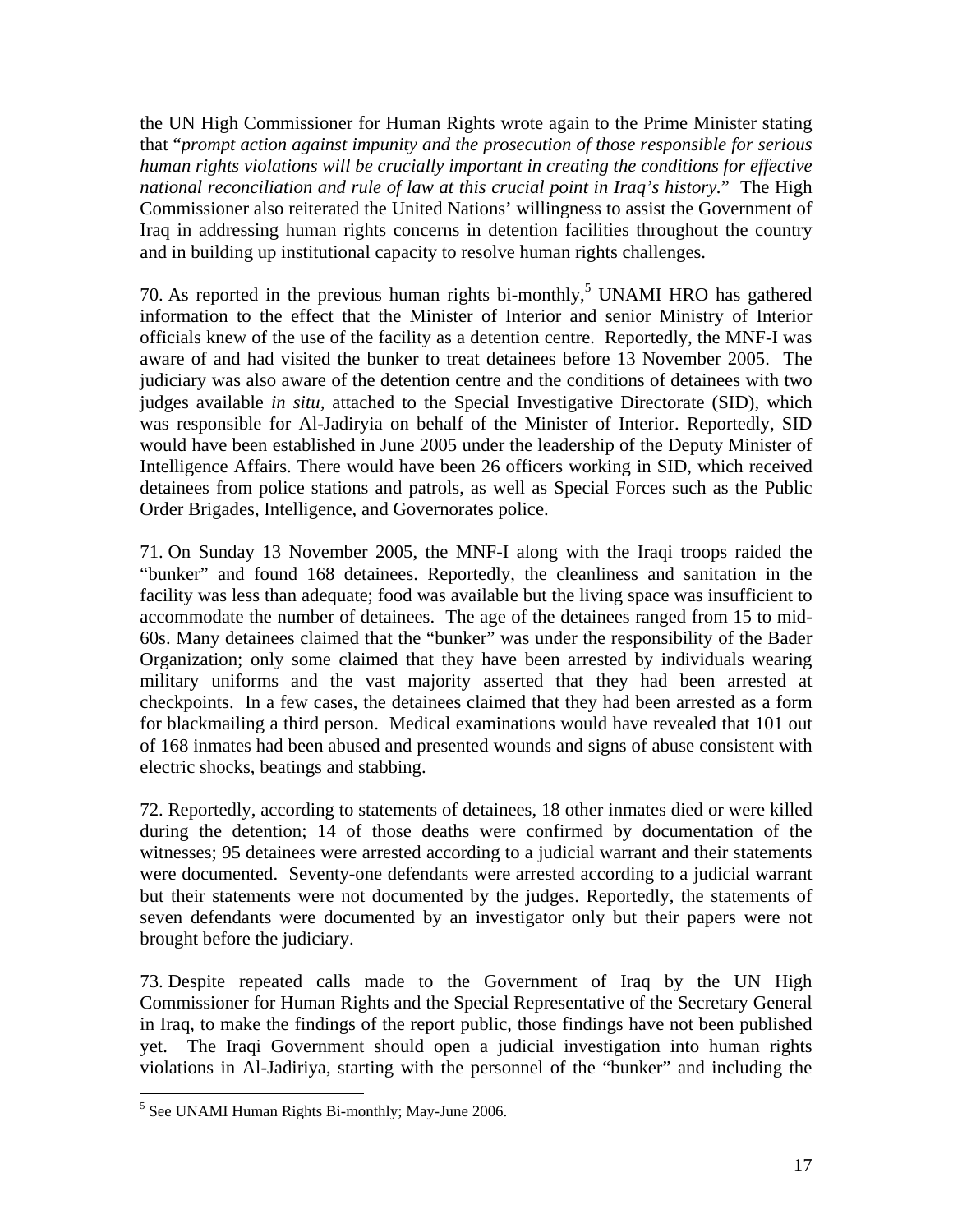most senior officials. The publication of the Al-Jadiriya's report, the establishment of a formal inquiry into this case and the prosecution of those found to be responsible for allegations of human rights violations, would serve the people and the Government of Iraq and provide a powerful signal that the country is firm in its commitment to establish a new system based on the respect of human rights and the rule of law.

#### **Allegations of human rights violations committed by the MNF-I**

74. On 9 July, the US Army stated that three soldiers on active duty had been charged with rape and murder and a fourth with dereliction of duty in connection with the raping and killing of a young woman, and the killing of her mother, father and 5-year-old brother on 13 March 2006 near the town of Mahmoudiya. The main alleged suspect for this crime has been already arrested in the United States and a sixth soldier was also reportedly charged in connection with this crime.

75. This crime generated significant debate in Iraq among senior politicians and public opinion regarding the existing provisions issued by the Coalition Provisional Authority (order 17) stipulating that Coalition Forces, diplomatic personnel and contractors working for Coalition Forces or for diplomats "*shall be immune from the Iraqi legal process.*" Article 32 of the US Military Code of Justice, requires a thorough and impartial examination of the charges and evidence before the case may be referred to a martial court. In relation with the Mahmoudiya crimes, Article 32 proceedings started on 6 August in Camp Victory in Baghdad. If convicted, the defendants could face the death penalty.

76. On 7 July, the Commander of the MNF-I Corps (Operations) issued a statement in Baghdad declaring that an US Army internal inquiry concluded that senior Marine officers were negligent when they failed to conduct thorough investigations into the killings of 24 Iraqi civilians in Haditha on 19 November 2005. The case was reviewed by two US military inquiries and was handed over to a military prosecution team to examine whether there is enough evidence to substantiate a case.

77. Another two cases, one of four American soldiers accused of killing three Iraqis near Samarra in May this year, and another against seven US Marines and a navy sailor for the killing of a disabled man in Hamdaniyah on 26 April, were opened in early August in the United States of America.

78. UNAMI HRO has raised a number of cases with the MNF-I, which has appointed a focal point to follow up on such cases and other related matters. UNAMI welcomes all investigations of violations of humanitarian and human rights law

## **Iraqi Higher Tribunal (IHT)**

79. The closing arguments in the trial of Saddam Hussein and seven other co-defendants were presented by defense lawyers on 10, 11, 24, 26 and 27 July. The privately-retained defense counsels boycotted the sessions protesting against the Court procedures and in solidarity with the defense lawyers killed since the beginning of the trial. The Presiding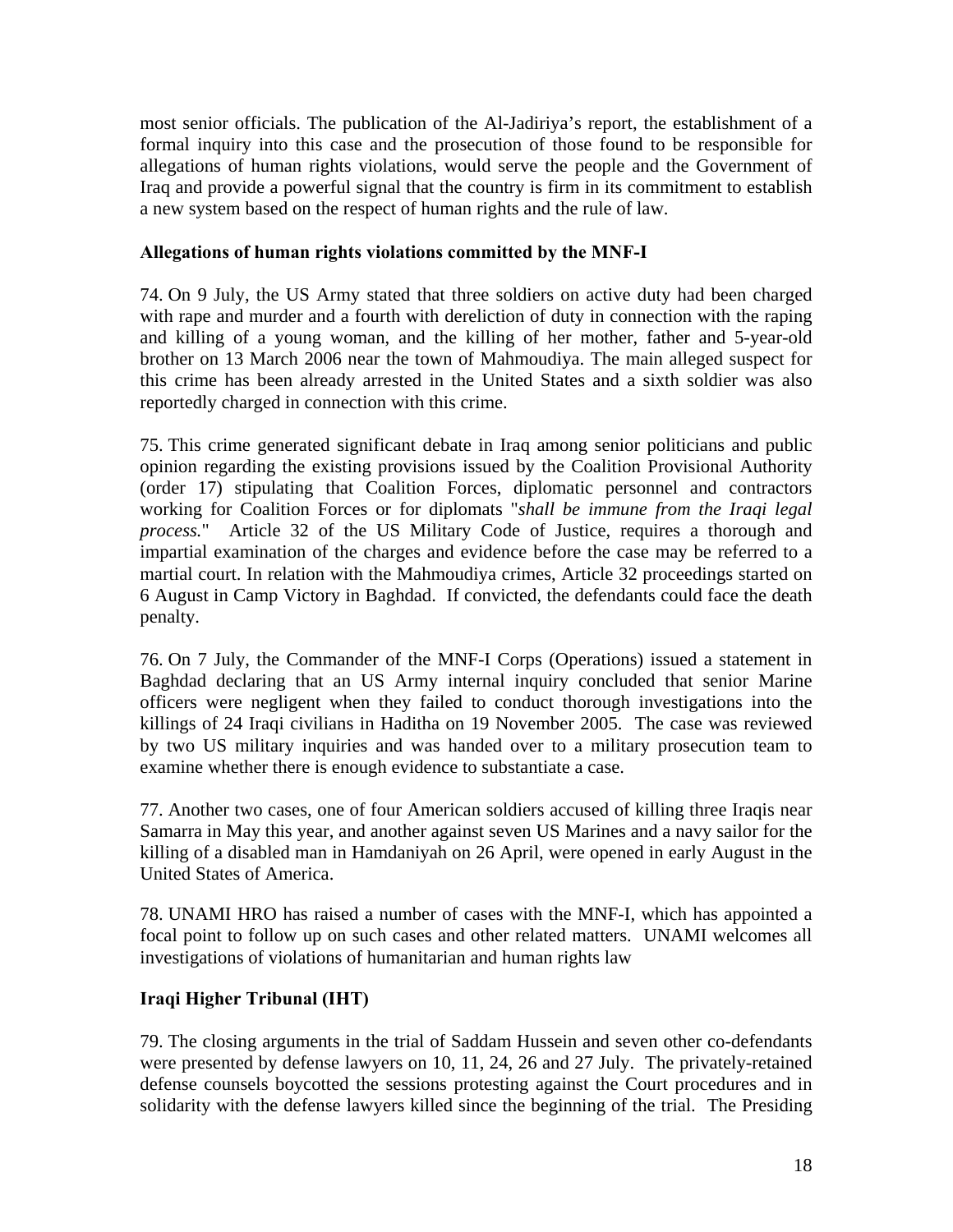Judge mentioned that in accordance with Iraqi law, the proceedings would continue with court-appointed lawyers, whose names were not revealed and whose voices were distorted for security reasons.

80. Another procedural issue was the question regarding the obligation of the defendants to be present in the courtroom during the closing statements. In accordance with Article 145 and 158 of the Iraqi Criminal Procedural Code, defendants must appear in person except if they have violated the rules of the Court. On 26 July, Saddam Hussein claimed that he had been forced to attend the session although the Court denied that this was the case. Four defendants had been refusing meals since the evening of 7 July, but the Presiding Judge mentioned that, according to the medical report received by the Court, Saddam Hussein was deemed fit to attend the trial after resuming eating that same day.

81. The statements of the court-appointed lawyers made reference to international humanitarian law. The failure to establish individual responsibility was also widely raised by the lawyers, bringing up numerous references to jurisprudence form the International Criminal Tribunal for the former Yugoslavia (ICTY) and the International Criminal Tribunal for Rwanda (ICTR).

82. The verdict in the *Dujail case* will be known on 16 October 2006. International observers monitoring the trial indicated a number of shortcomings in the institutional functioning of the Court, including its inadequate administration and its reliance on anonymous witnesses, which has limited the defendants' right to cross-examine witnesses and challenge their evidence. Furthermore, the security environment in Iraq has exposed limitations in the provision of protection to defense lawyers.

83. On 21 August, a second trial opened in Baghdad against Saddam Hussein and six other co-defendants. They are charged with war crimes and crimes against humanity for the "Anfal Campaign" in 1986-1987, which led to the killings of as many as 180,000 Kurds in northern Iraq. Prosecutors said villages had been razed in aerial and artillery bombardments, including poison gas attacks; villagers were forced into camps and were shot, tortured or raped. Saddam Hussein, who together with Ali-Hassan Al-Majid ("Chemical Ali") is also charged with genocide, refused to enter a plea on charges of genocide and war crimes. The defense filed a motion against the legitimacy of the Iraqi Higher Tribunal and claimed that the detainees were prisoners of war. On 22 and 23 August, witnesses for the prosecution provided accounts on how planes and helicopters launched attacks over two Kurdish villages with chemical weapons that caused death and severe injury to many persons including women and children. Other victims were detained and subsequently disappeared.

## **Region of Kurdistan**

84. While the Region of Kurdistan continues to enjoy relative tranquility and better conditions of socio-economic development, specific human rights concerns remain regarding women's rights<sup>6</sup> and freedom of expression. Demonstrations took place across

 $\overline{a}$ 

<sup>&</sup>lt;sup>6</sup> See paragraph 35 above.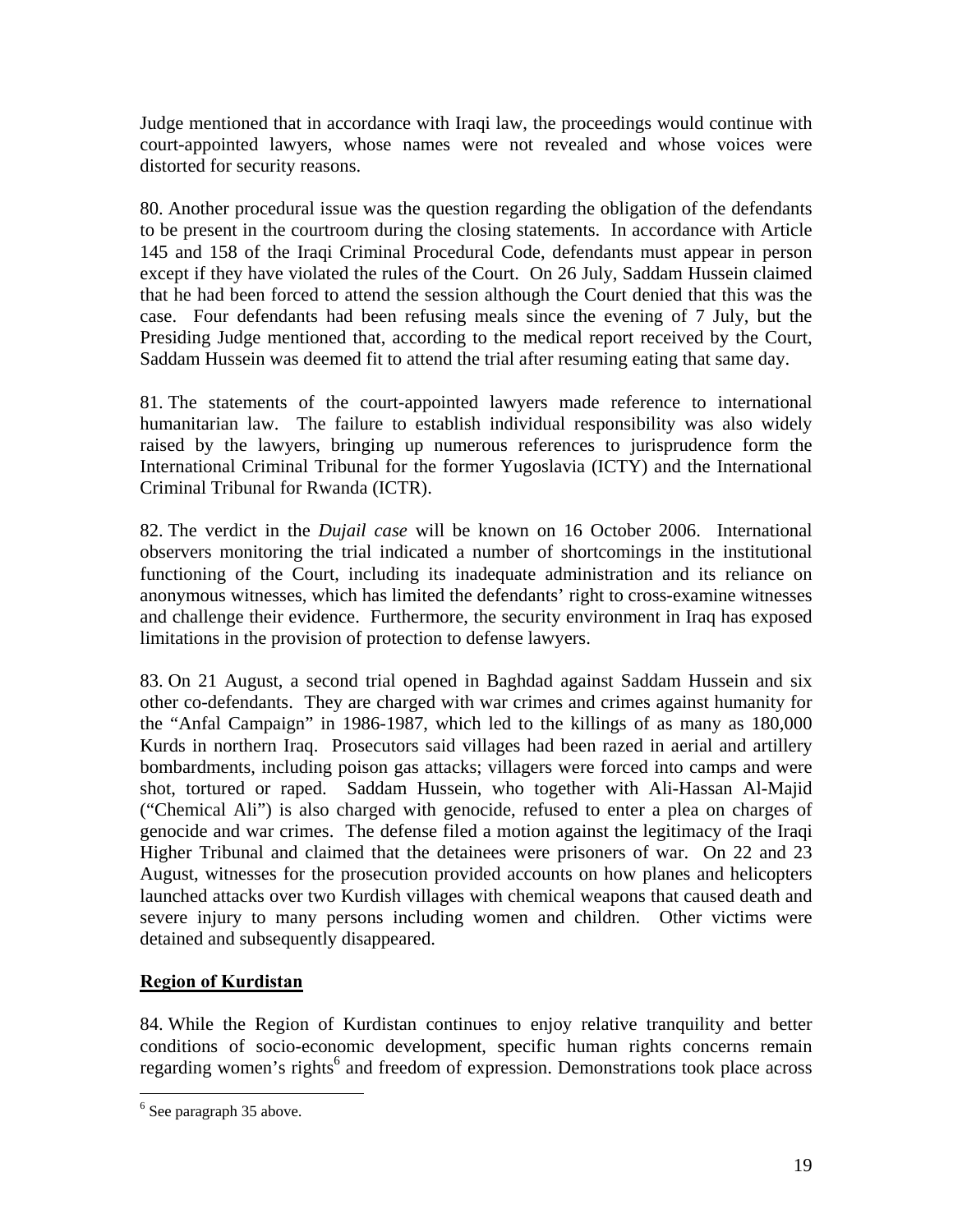towns in the Governorate of Sulaymaniya to protest against corruption of local officials and to call for an improvement in the provision of basic services. Most of the protests were peaceful, although some turned violent when groups of demonstrators attacked public buildings with stones. Some individuals had been apparently detained by the authorities before the demonstrations started in an effort to prevent them; approximately 200 persons were briefly detained following the demonstrations.

85. On 27 July, workers of the Tasluja Cement Factory, on strike since early July, clashed with private security guards while attempting to meet the establishment's manager. At least 13 demonstrators were reportedly injured during the incidents. Kurdish media reported that three Arab workers from the factory were killed, although UNAMI HRO has been unable to confirm the incident from official sources. On 9 August, in Kalar district, one demonstrator was killed and many injured, including several police officers, as a result of clashes between security forces and demonstrators. Following the incident, 28 police officers were suspended from duty until an official investigation is completed. On 8 August, in the town of Darbandikhan, approximately 100 demonstrators were detained during and following a similar demonstration. A journalist working for "Hawlati," an independent news weekly which has reported in the past being victim of persecution by the authorities, was detained and later released. On 13 August, in Sulaymaniya, a crowd estimated at 3,000 people demonstrated in front of the Governor's Office requesting improvement in the delivery of public services, an end to corruption and more social justice. Twelve journalists covering the events, as well as dozens of demonstrators including women, were kept in overnight detention. In Dahuk, similar demonstrations took place on 12 August, which ended peacefully with no casualties or detentions reported.

#### **Promotion of Human Rights**

#### **Human Rights Project for Iraq 2006-2007**

#### **National Human Rights Commission and other Capacity-Building Activities**

86. UNAMI HRO continued to work for the establishment of a National Human Rights Commission in Iraq, as mandated by the Iraqi Constitution and in accordance with international standards. A draft law for the establishment of a National Human Rights Commission has been prepared and will soon be examined by the Council of Representatives. In mid-July, several meetings were held between UNAMI HRO, the Human Rights Committee of the Council of Representatives and the Ministry of Human Rights to discuss and finalize the draft law on the establishment of the Commission. In cooperation with the UN Office of the High Commissioner for Human Rights (OHCHR), UNAMI HRO sponsored and organized a five-day Human Rights Workshop for Iraqi Parliamentarians, from 7 to 11 August in Geneva, Switzerland. The workshop gathered 12 members of the Human Rights Committee of the Council of Representatives for sessions on international human rights treaties and the treaty-body system, national human rights institutions, role of Parliaments in legislative reform, on the role of the Human Rights Council and other international human rights mechanisms. The members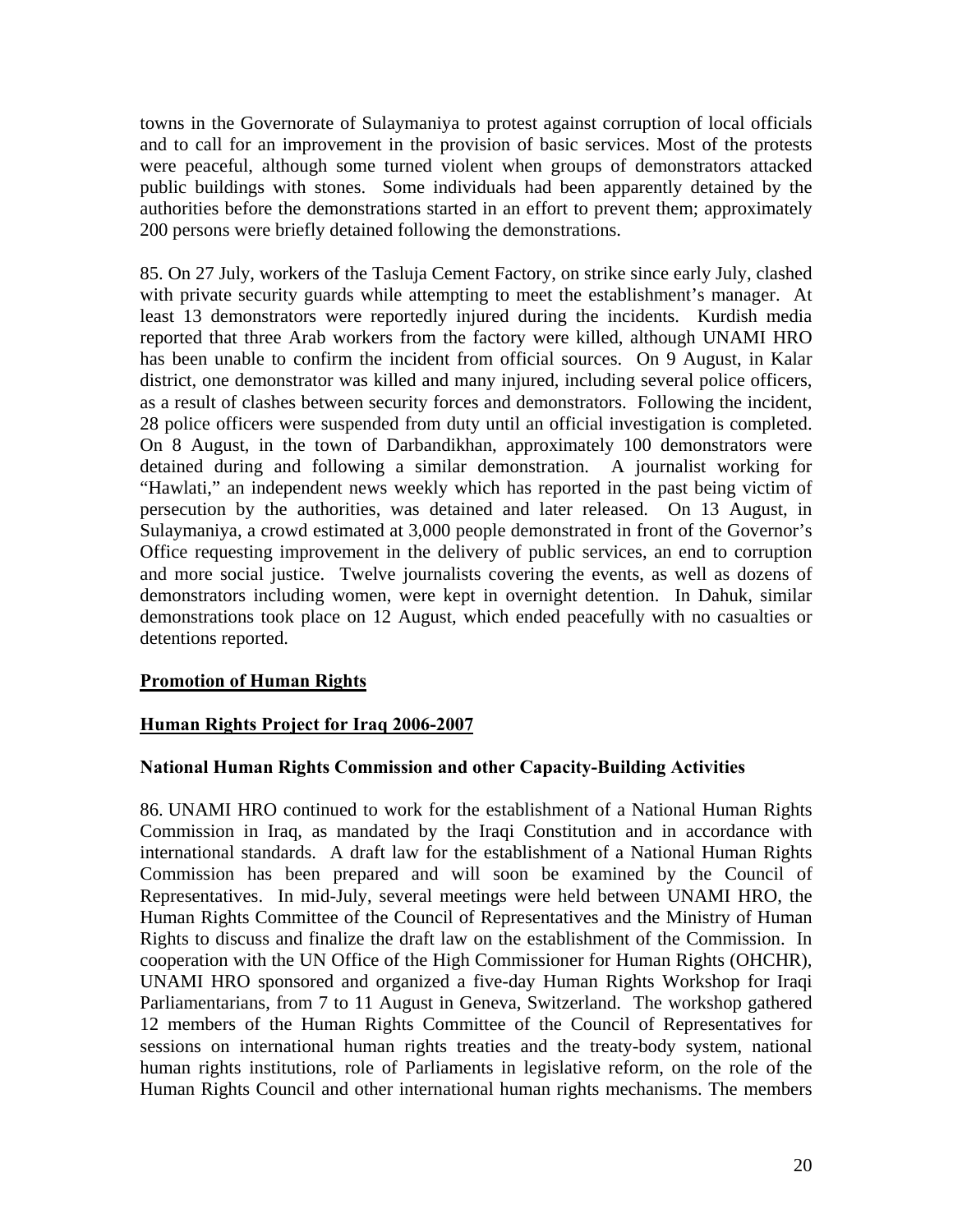of the Human Rights Committee had also sessions at the Geneva based Inter-Parliamentary Union.

87. It should also be noted that as a further consolidation of the rule of law in the country, in line with the Constitution and international standards, the Council of Representatives adopted on 25 July the Correctional Facilities Law.

#### **Thematic Working Group on Human Rights**

88. The second meeting of the Thematic Working Group on Human Rights within the UN Country Team was held, on 25 July, under the chairmanship of the Deputy Special Representative of the Secretary General for Development and Reconstruction, and Humanitarian Coordinator, Mr. Jean-Marie Fakhouri. The goal of this meting was to facilitate information sharing on human rights and rule of law issues, to identify priorities and critical gaps in these areas as well as ensure a rights-based approach to programmes carried out by the UN Country Team.

#### **Rule of Law Sectoral Working Group (ROLSWG)**

89. On 10 July, HRO convened and chaired the second meeting of the Core group on human rights, part of the Rule of Law Sectoral Working Group, with the participation of the Ministry of Human Rights, the High Judicial Council, the European Commission as well as the United States and United Kingdom's Embassies. During the meeting, the representative of the Ministry of Human Rights explained the Ministry's projects while donors outlined their commitments to assist in the promotion of human rights in Iraq.

90. The core teams on the High Judicial Council (HJC) and Ministry of Justice, part of the Rule of Law Sectoral Working Group, met in Baghdad on 11 July and 23 July respectively. The first team reviewed new proposals of the HJC to improve the investigative capacity of the judiciary; the second reviewed the priorities of the Ministry of Justice and discussed implementation plans. UNAMI HRO is preparing to implement specific projects in support of the Ministry of Human Rights and the judiciary foreseen in the Human Rights Programme for Iraq developed by UNAMI HRO and OHCHR.

#### **Transitional justice**

91. On 22 and 23 July, UNAMI HRO, OHCHR and the International Centre for Transitional Justice (ICTJ), in partnership with the Ministry of Human Rights, organized a meeting on transitional justice in Iraq in order to review initiatives underway and to map out possible future steps. The overall goal of the meeting was also to support the implementation of the Prime Minister's National Reconciliation Plan. The transitional justice meeting coincided with discussions on the establishment of the Higher Committee for Reconciliation and National Dialogue held on 22 July. The meeting was opened by the President of the Council of Representatives and attended by the Minister of Human Rights, the Minister for National Reconciliation and the National Security Advisor. During the working group sessions of the second day, most participants identified